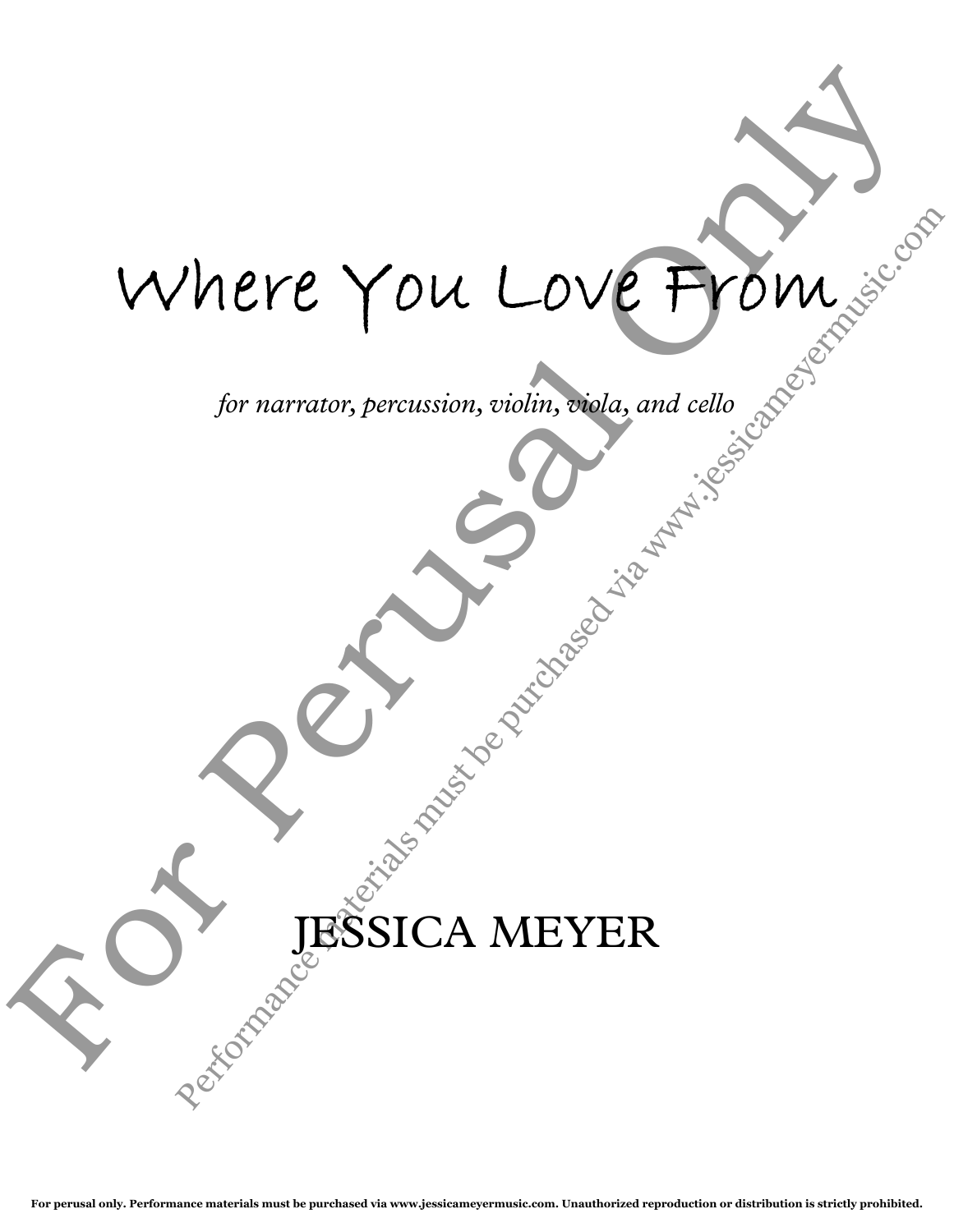## Where You Love From

*for narrator, percussion, violin, viola, and cello*

**14'**

### **PROGRAM NOTES**

I fall in love with the power of words all over again when I read Rumi (particularly this translation by Coleman Banks). The rich imagery makes my job a joy for the sounds almost jump off the page and into my mind to play around with.

This particular text speaks to me because it naturally has "movements" or episodes. Though they seem rather disjointed at first, I wanted to weave them together with a musical narrative about the nature of love and how allowing yourself to love beyond expectation can be a means to freedom.

As someone who sees the ocean as an inspiring life force, the last section particularly strikes me as a meaningful metaphor for what our various relationships could potentially be and serves as a fitting climax to the piece. However, I chose to pose my own question to the audience via the narrator during the final moments of the work - "where do you love from"? WHEYE YOU LOVE FYOUL<br>
for narrator, percussion, violin, viola, and cello<br>
14'<br>
PROGRAM NOTES<br>
1996 GRAM NOTES<br>
1996 GRAM NOTES<br>
1996 GRAM NOTES<br>
1996 GRAM NOTES<br>
1996 GRAM NOTES<br>
1996 GRAM NOTES<br>
1996 GRAM NOTES<br>
1996 GRA **DGRAM NOTES**<br>
in low with the power of words all over agains when I read Runi (particularly this<br>
intrins performance means on the non-production of the parameteristic must<br>
general that the purchase and into my mind to

Most days, I feel our society could be in a better place if we just asked ourselves that question more often.

Many thanks to Jorja Fleezanis for the opportunity to bring these sentiments into sound.

## **Percussion Key**

+ on marimba & vibes = dead stroke  $o$  on marimba & vibes = let ring Bows will be needed for Vibraphone & Marimba Vibraphone will need to have a working motor For drums, you will need sticks and brushes in addition to mallets x notehead on the staff means hitting the rim of the tom-tom

**Percussion List: Vibraphone, Marimba (5 octaves), Glockenspiel, Tom-toms, Bongos, Suspended Cymbal**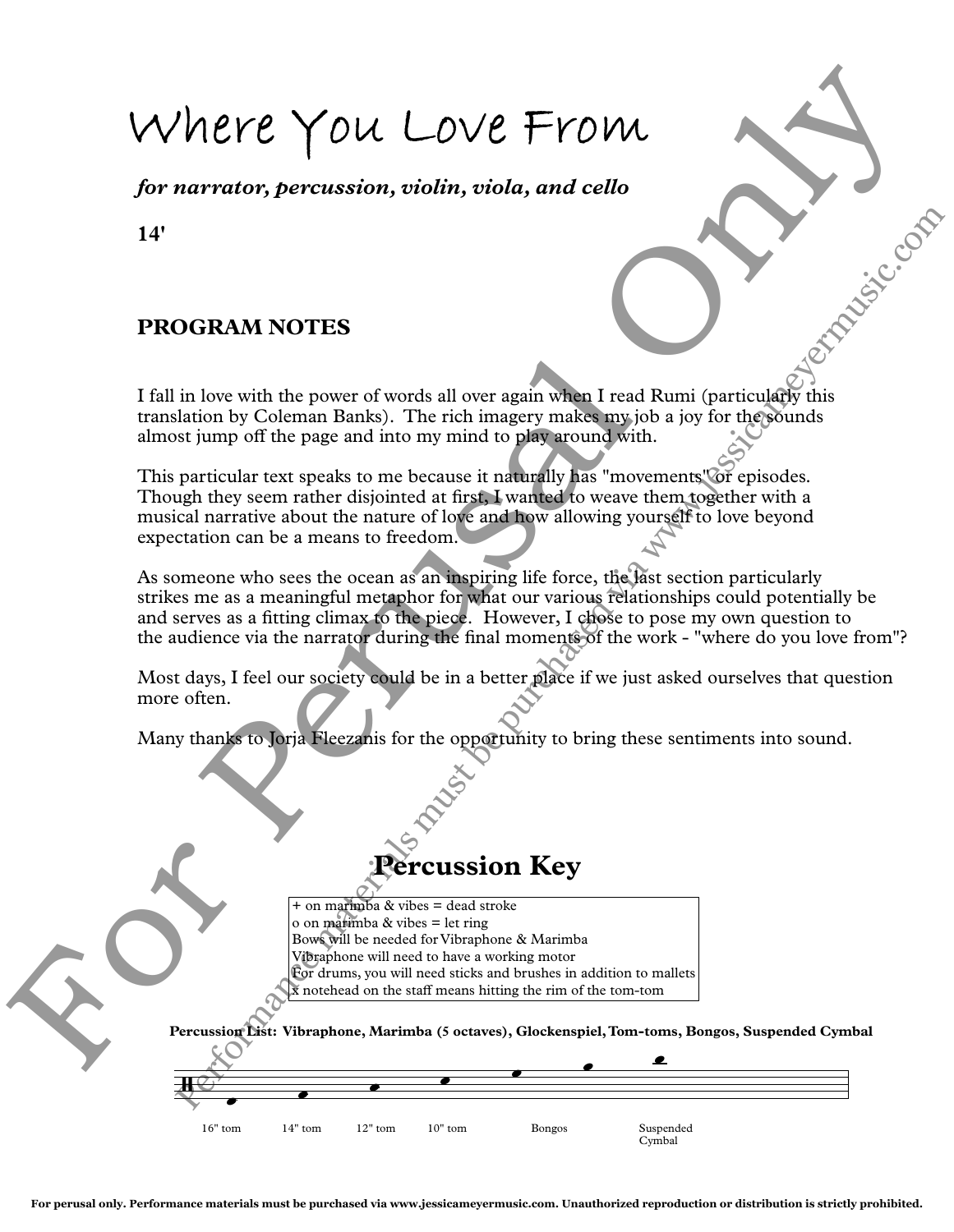## *Poetry by Rumi (1207-1273) Translation by Coleman Banks from "The Book of Love" (used with permission)* Poetry by Riveri (1207-1275)<br>
Translation by Coleman Banks from "The Rock of Love" (used with permutational<br>
TEXT OF OOS "THERE YOU CAT FROM"<br>
THE TRANSPARE TRANSPARE TRANSPARE TRANSPARE TRANSPARE TRANSPARE TRANSPARENT (U

3

### *TEXT OF ODE "WHERE YOU LOVE FROM"*

 *Look inside and find where a person loves from. That's the reality, not what they say.* 

### *Hypocrites*

*give attention to form, the right and wrong ways of professing belief. Grow instead in universal light.* 

 *When that revealed itself, God gave it a thousand different names, the least of those sweet-breathing names being, the one who is not in need of anyone.*  Performance materials must be purchased via www.jessicame.com<br>
and the purchase must be purchased via www.jessicame.com<br>
and the purchase must be purchased via www.jessicame.com<br>
and the purchase must be purchased via www.

### *\*\*\*\*\**

 *You've so distracted me, your absence fans my love. Don't ask how.* 

 *Then you come near. "Do not..." I say, and "Do not...", you answer.* 

 *Don't ask why this delights me* 

 *\*\*\*\** 

 *In your light I learn how to love. In your beauty, how to make poems.* 

 *You dance inside my chest where no one sees you,* 

 *but sometimes I do, and that sight becomes this art.* 

 *\*\*\*\** 

 *Drumsound rises on the air, its throb, my heart.* 

 *A voice inside the beat says, "I know you're tired, but come, this is the way." \*\*\*\**

 *Are you jealous of the ocean's generosity? Why would you refuse to give this love to anyone?* 

 *Fish don't hold the sacred liquid in cups! They swim the huge fluid freedom.*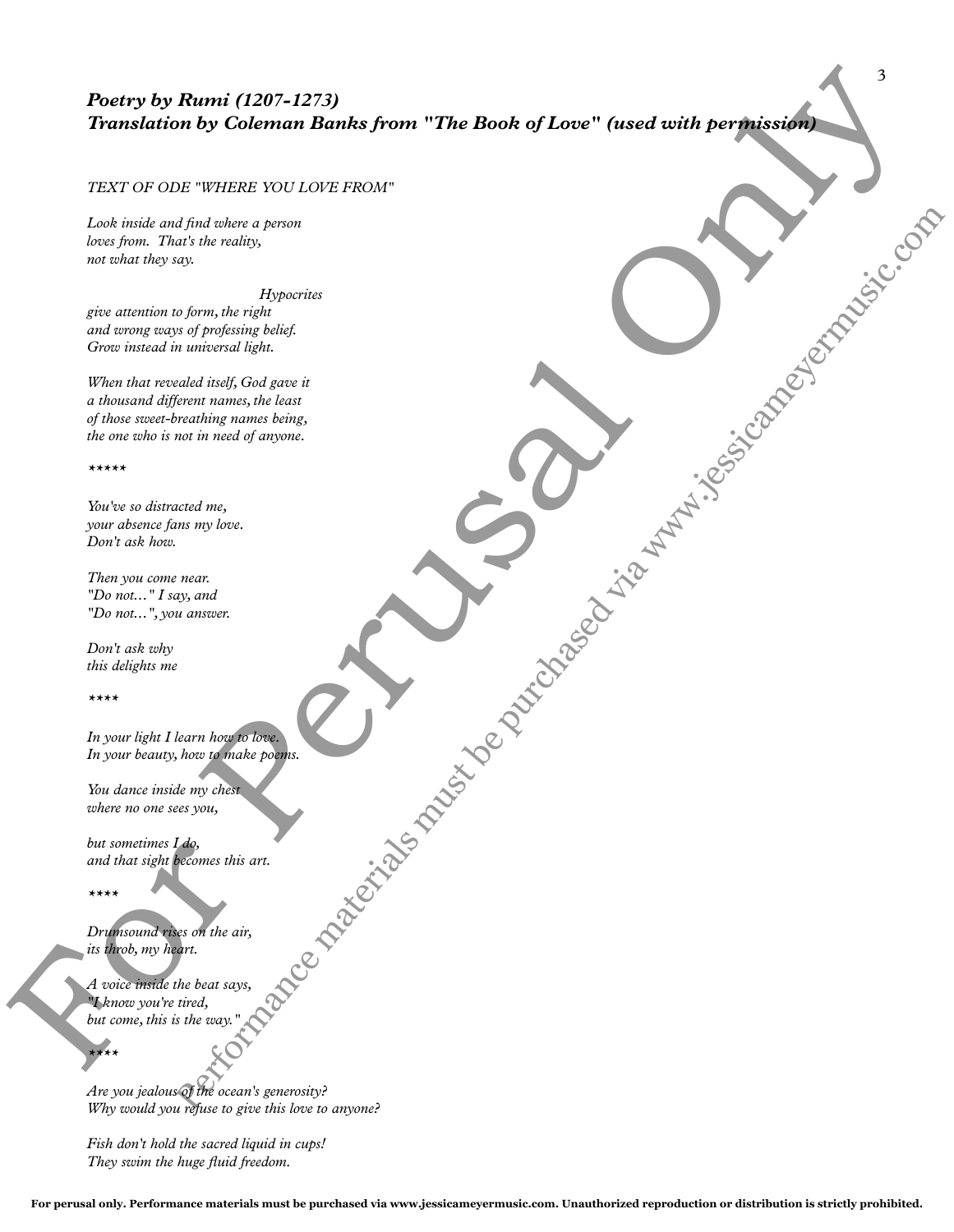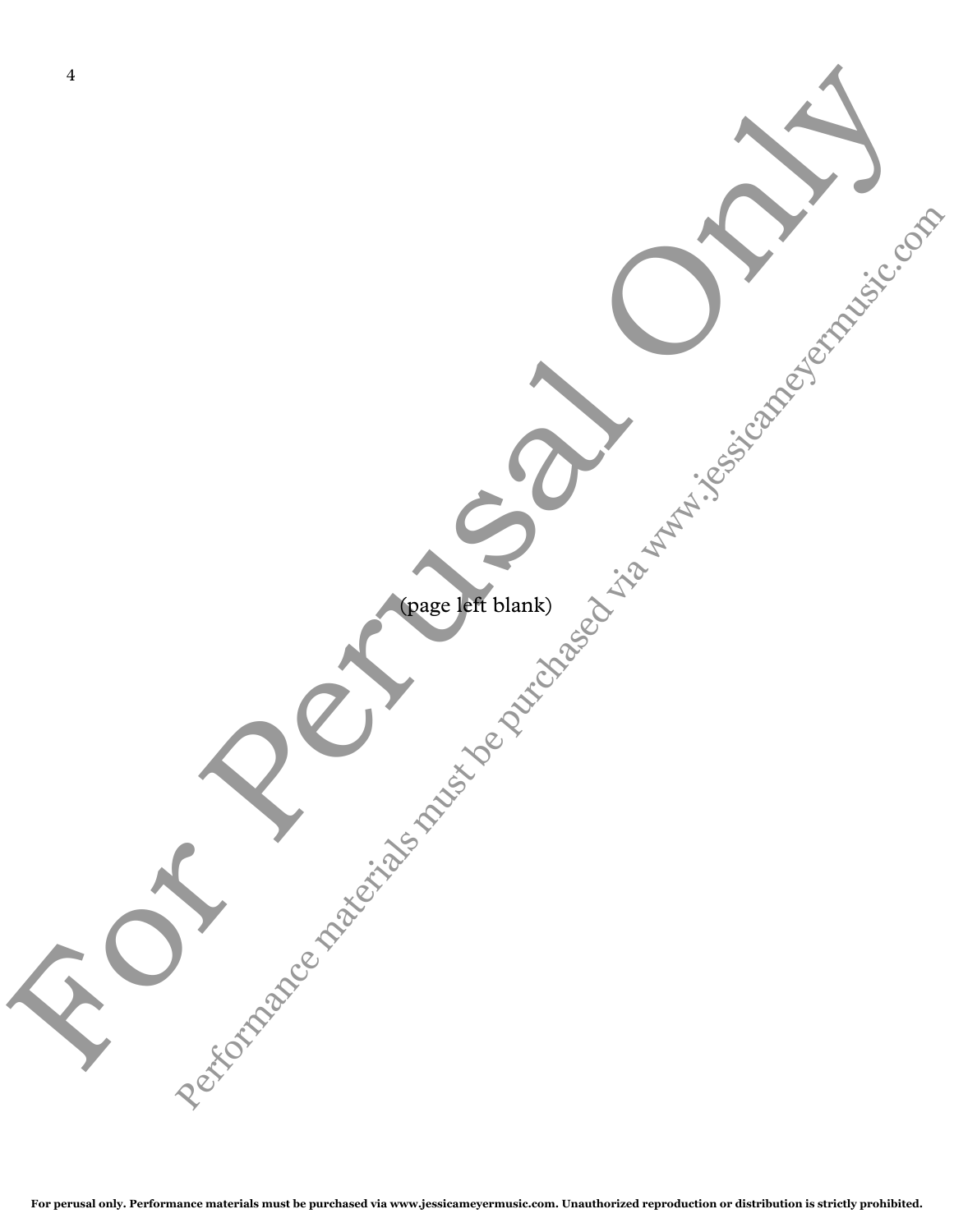Where You Love From 3

**JESSICAMEYER** 

5

*Commissioned by the The Michael Steinberg and Jorja Fleezanis Fund*

### RUMI/COLEMAN BANKS



©2021 JMM Publishing (BMI). All rights reserved. Text used with permission.<br>For perusal only. Performance materials must be purchased via www.jessicameyermusic.com. Unauthorized reproduction or distribution is strictly pr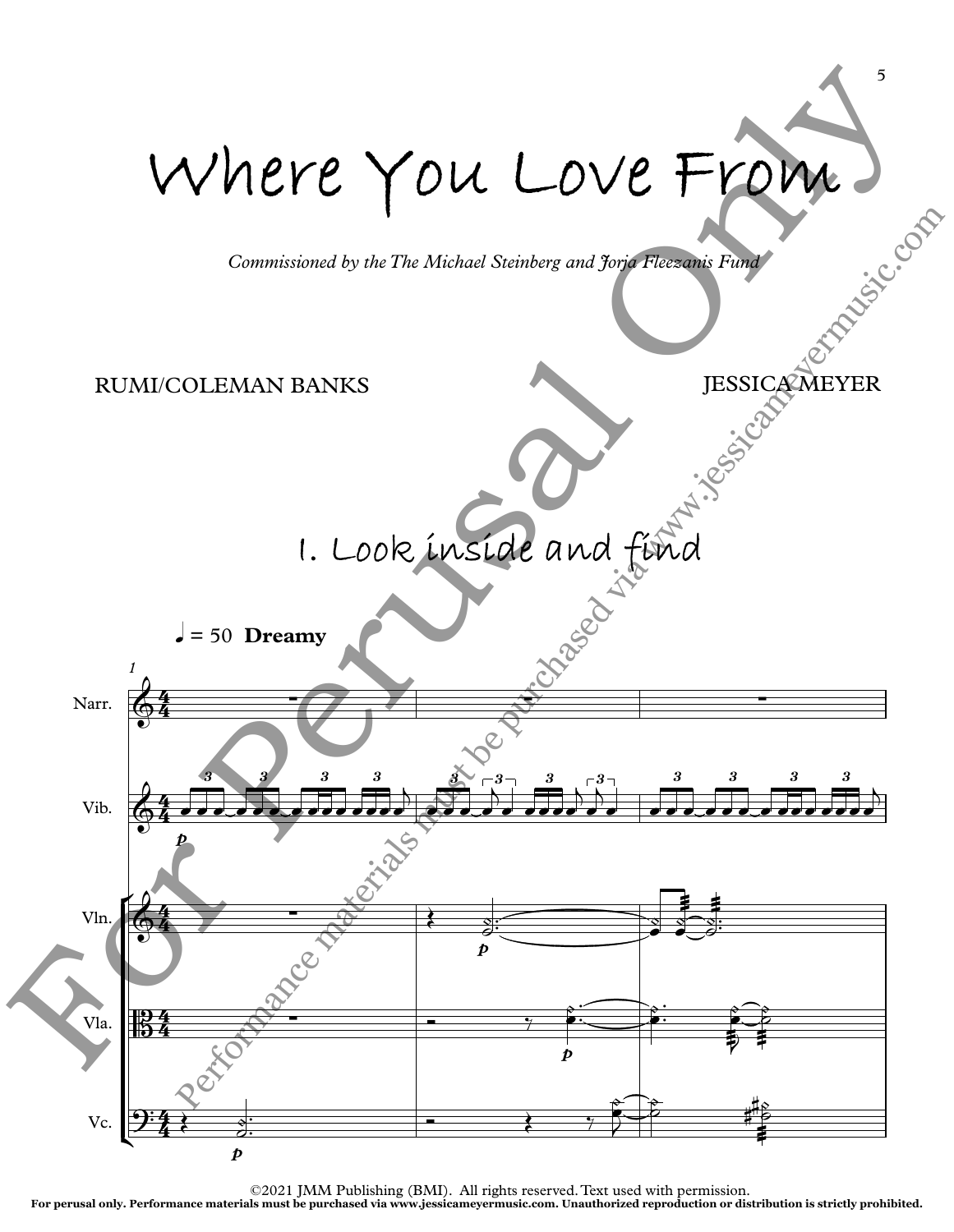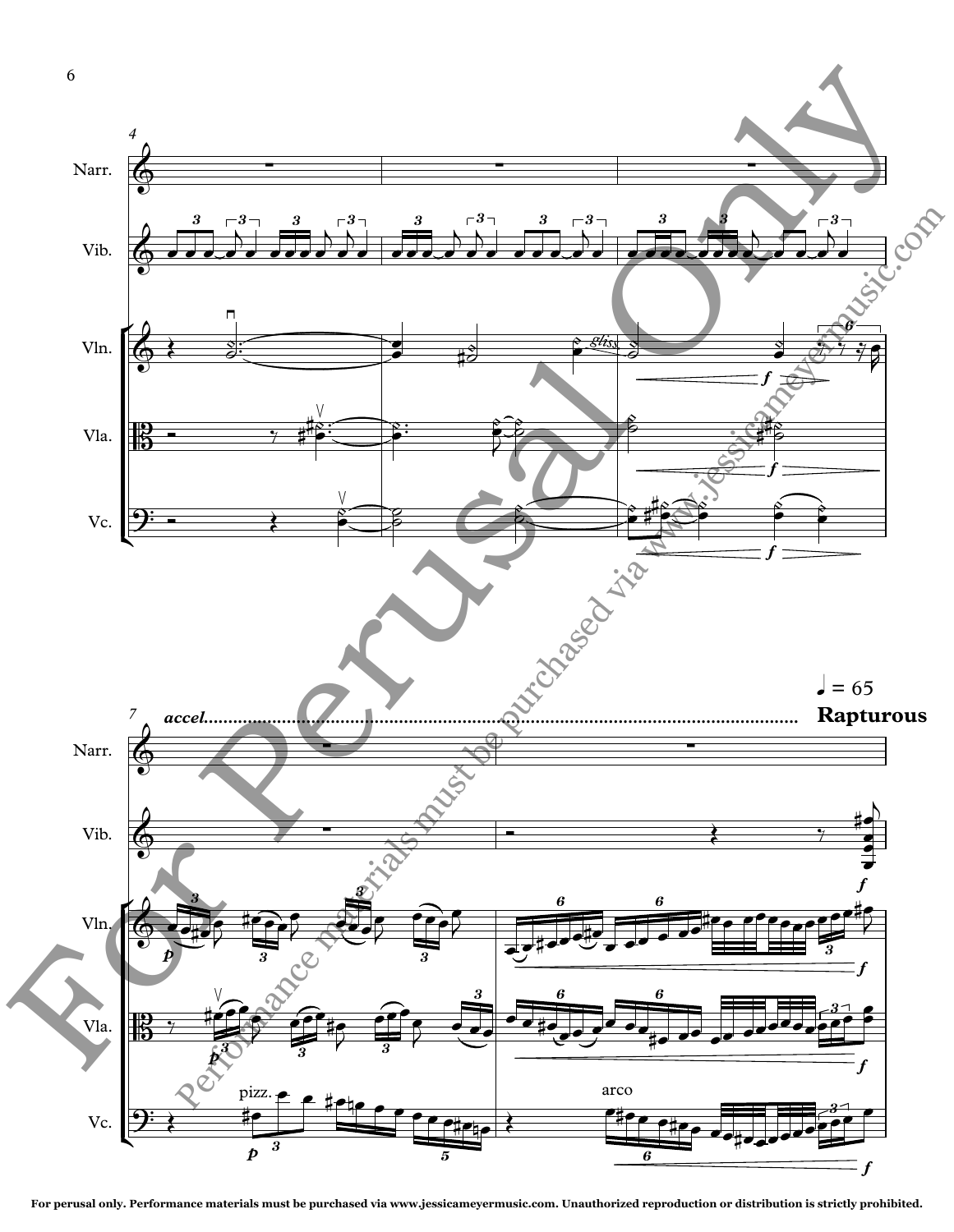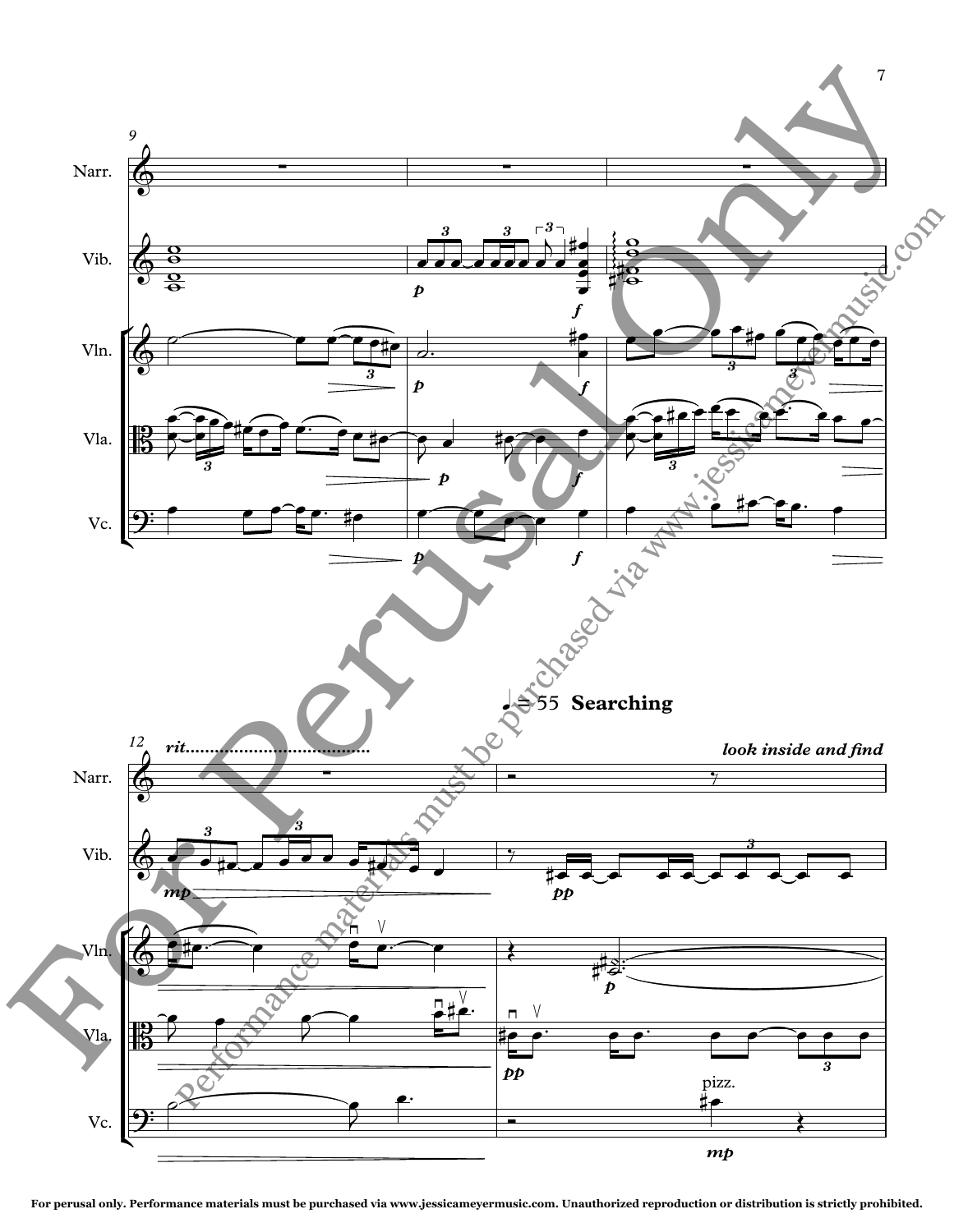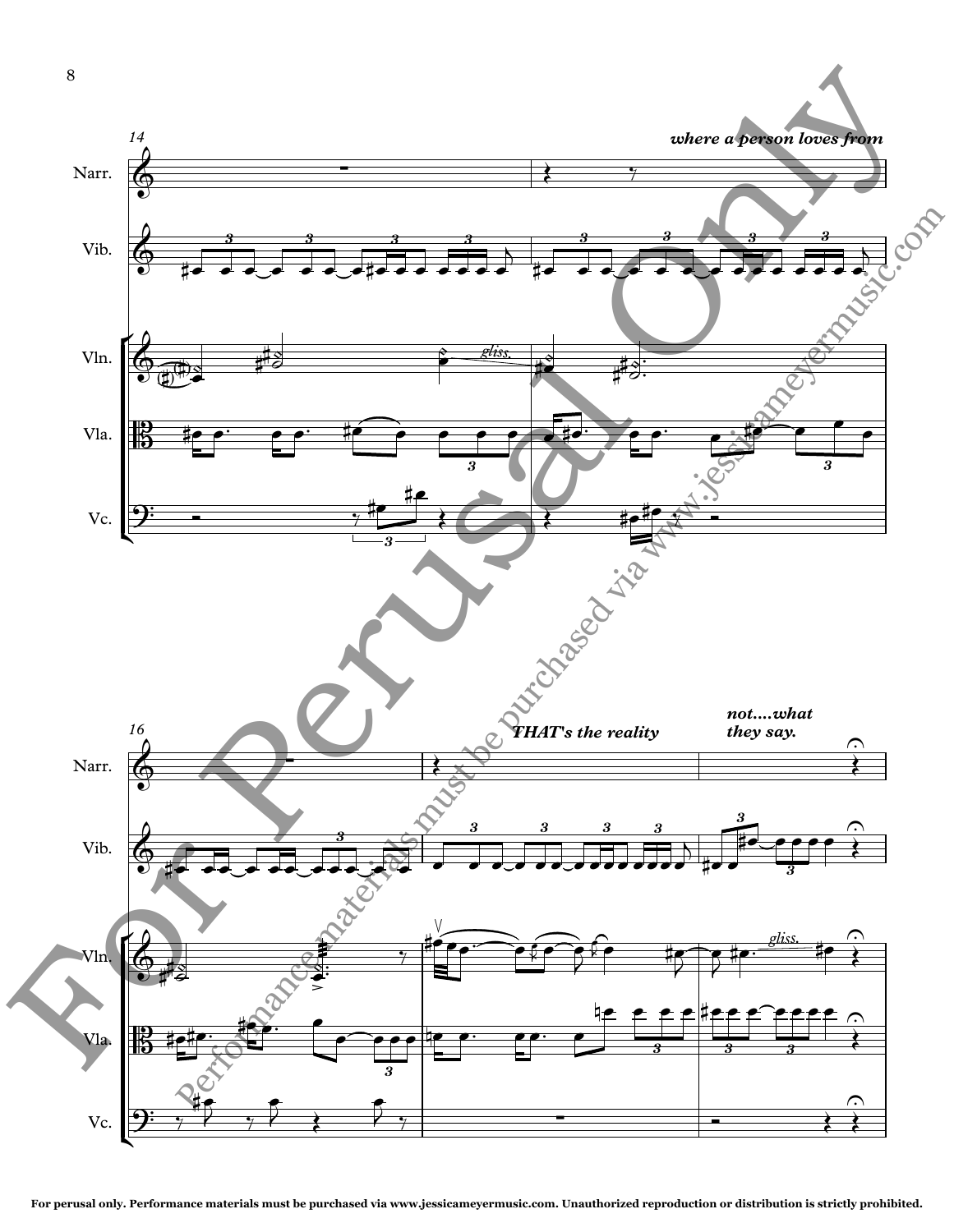$\epsilon$  = 60 **Corrupted** 



9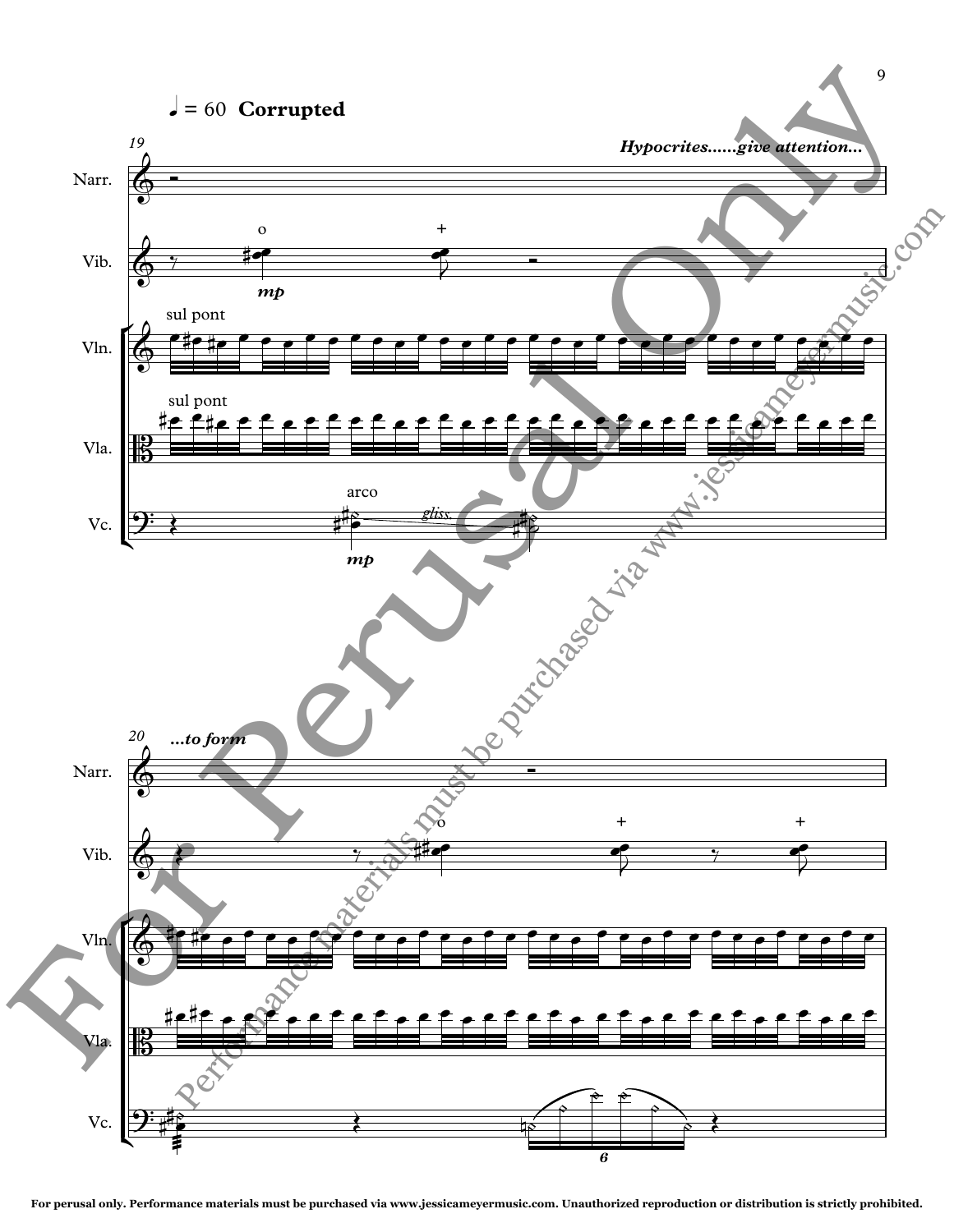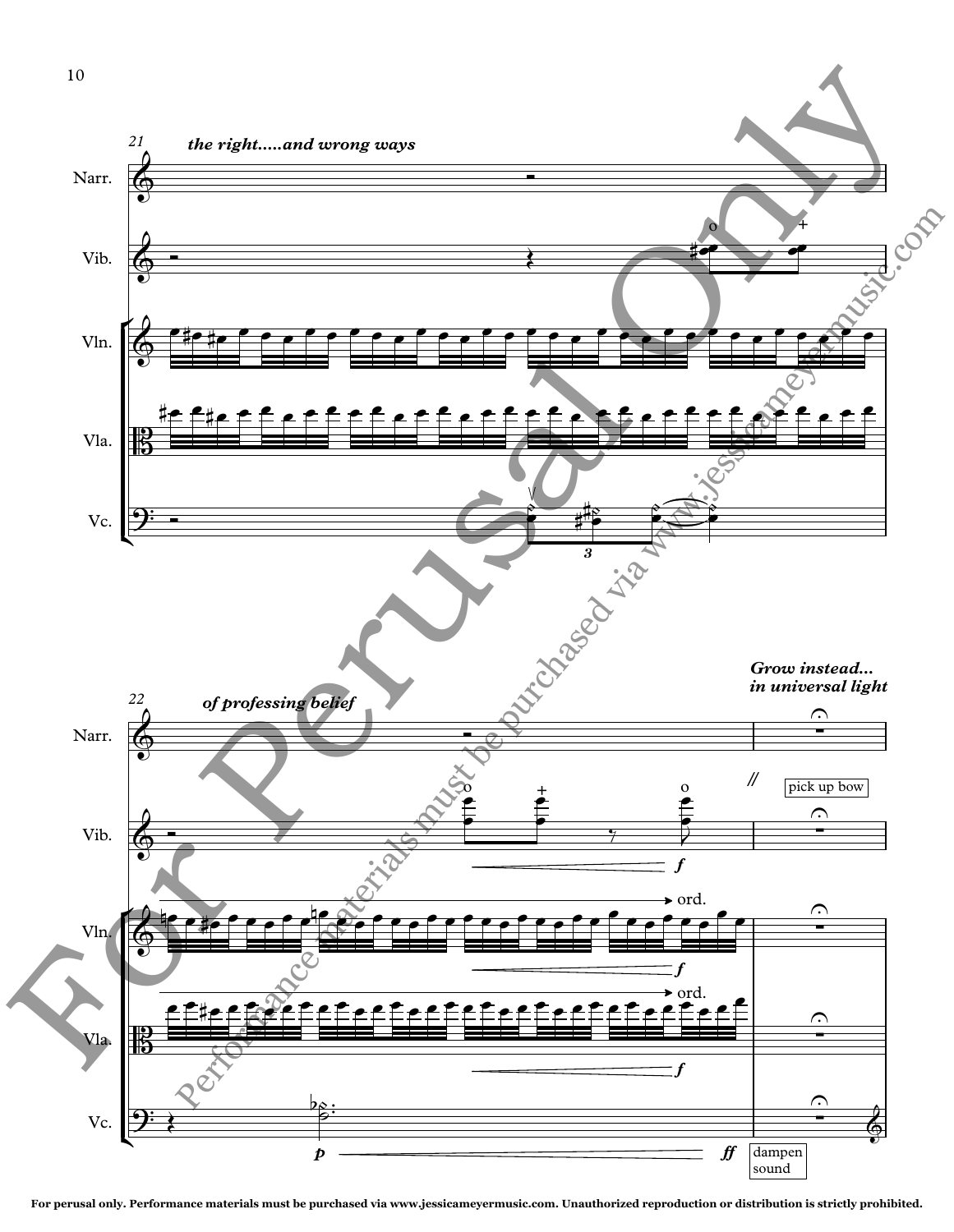

11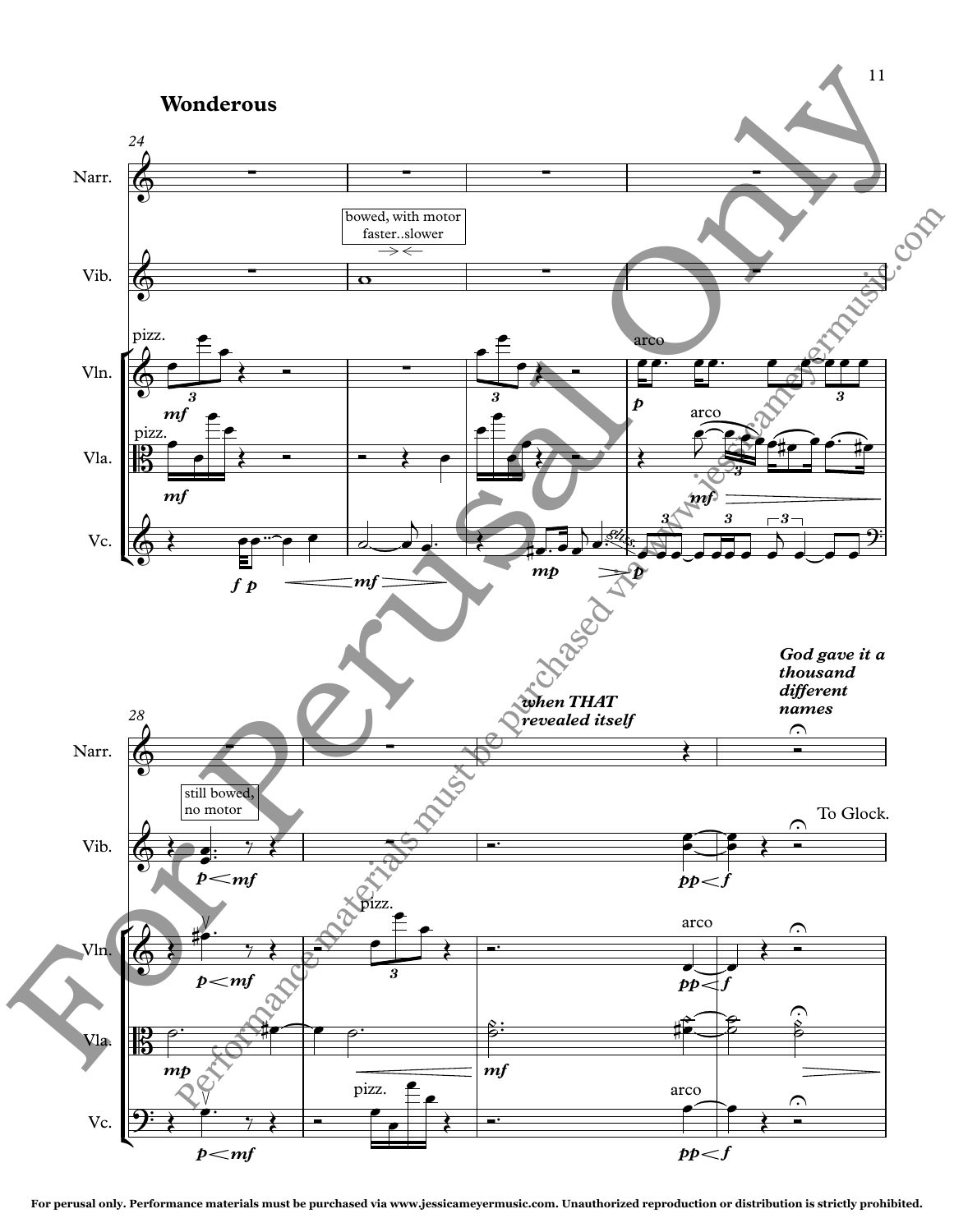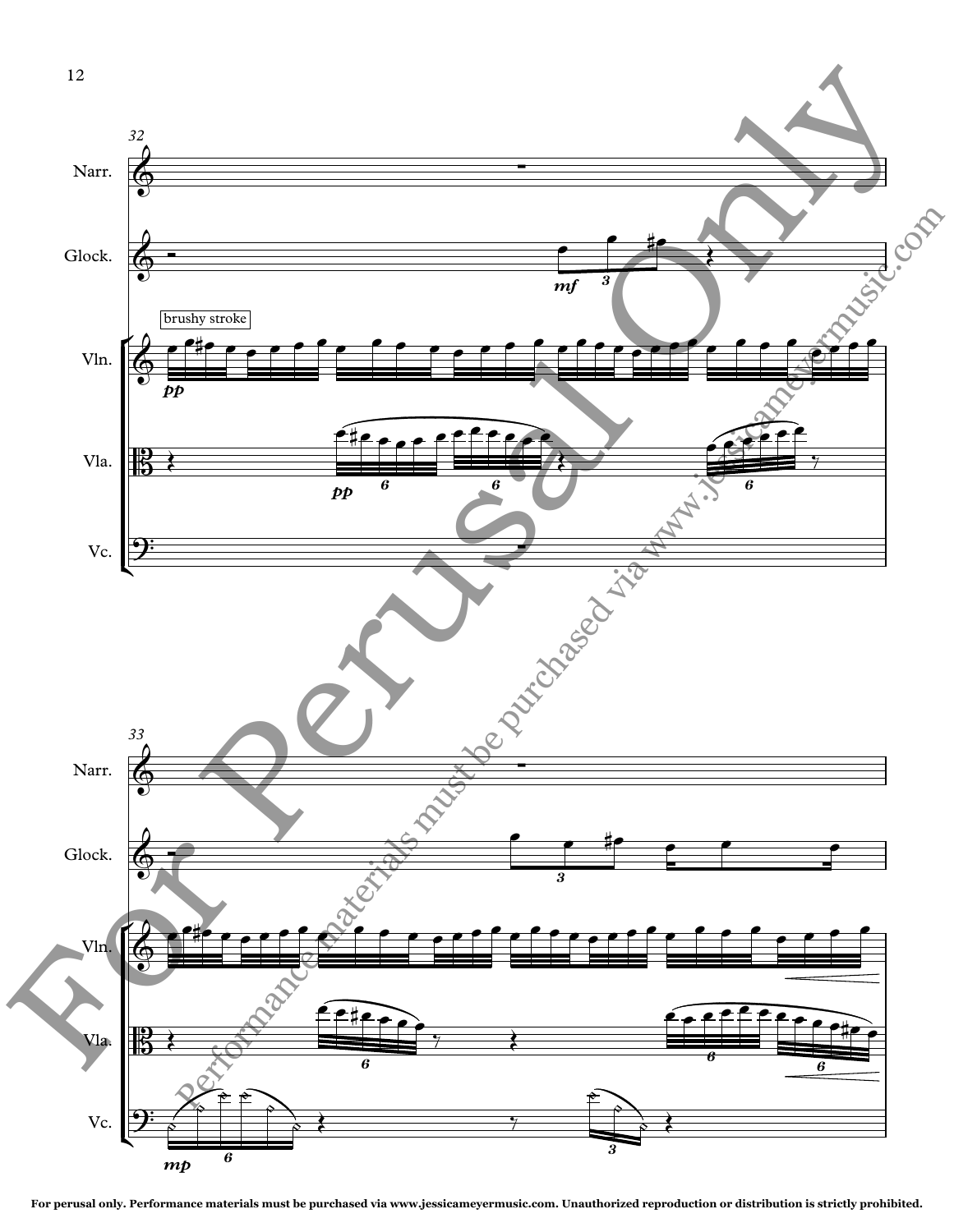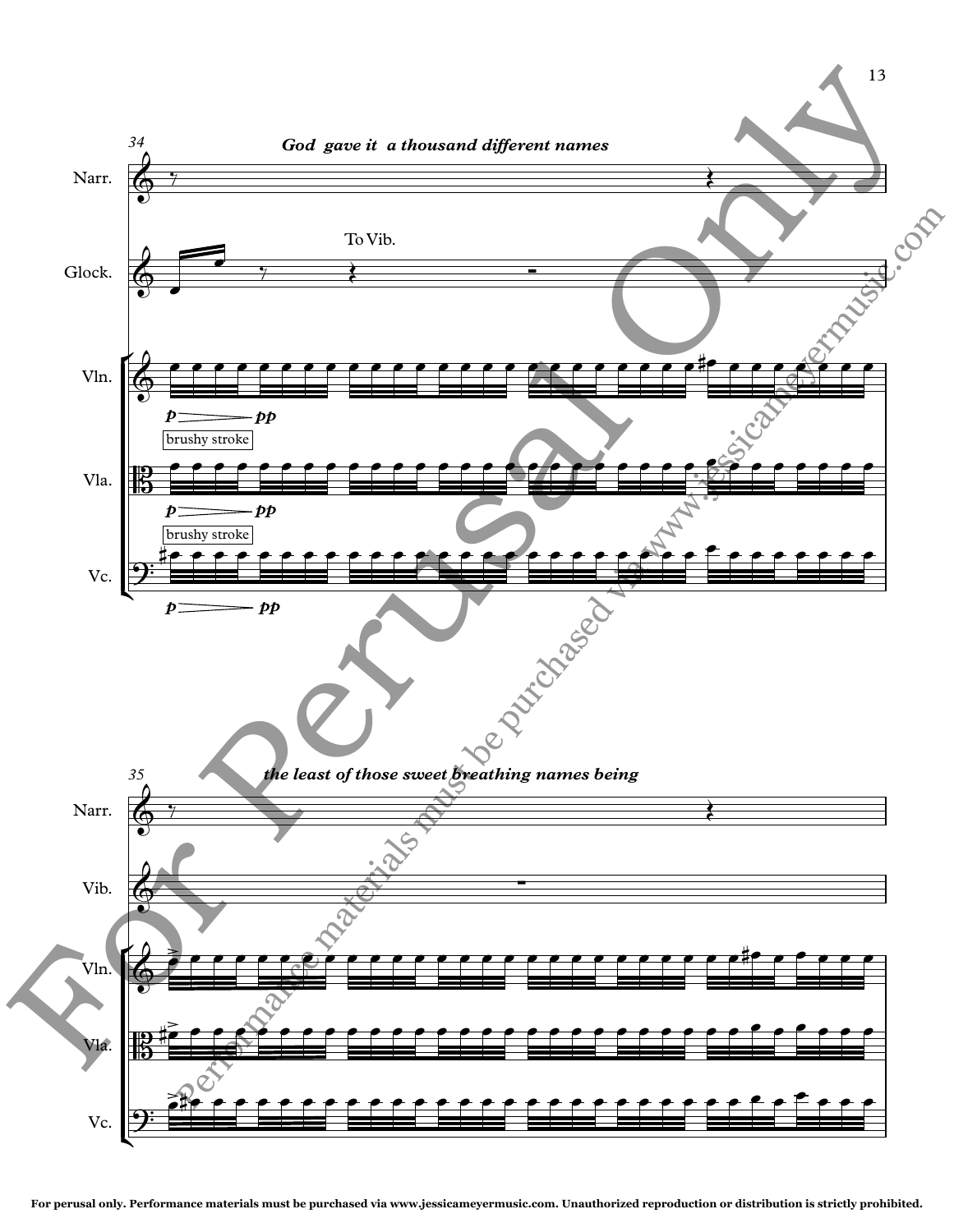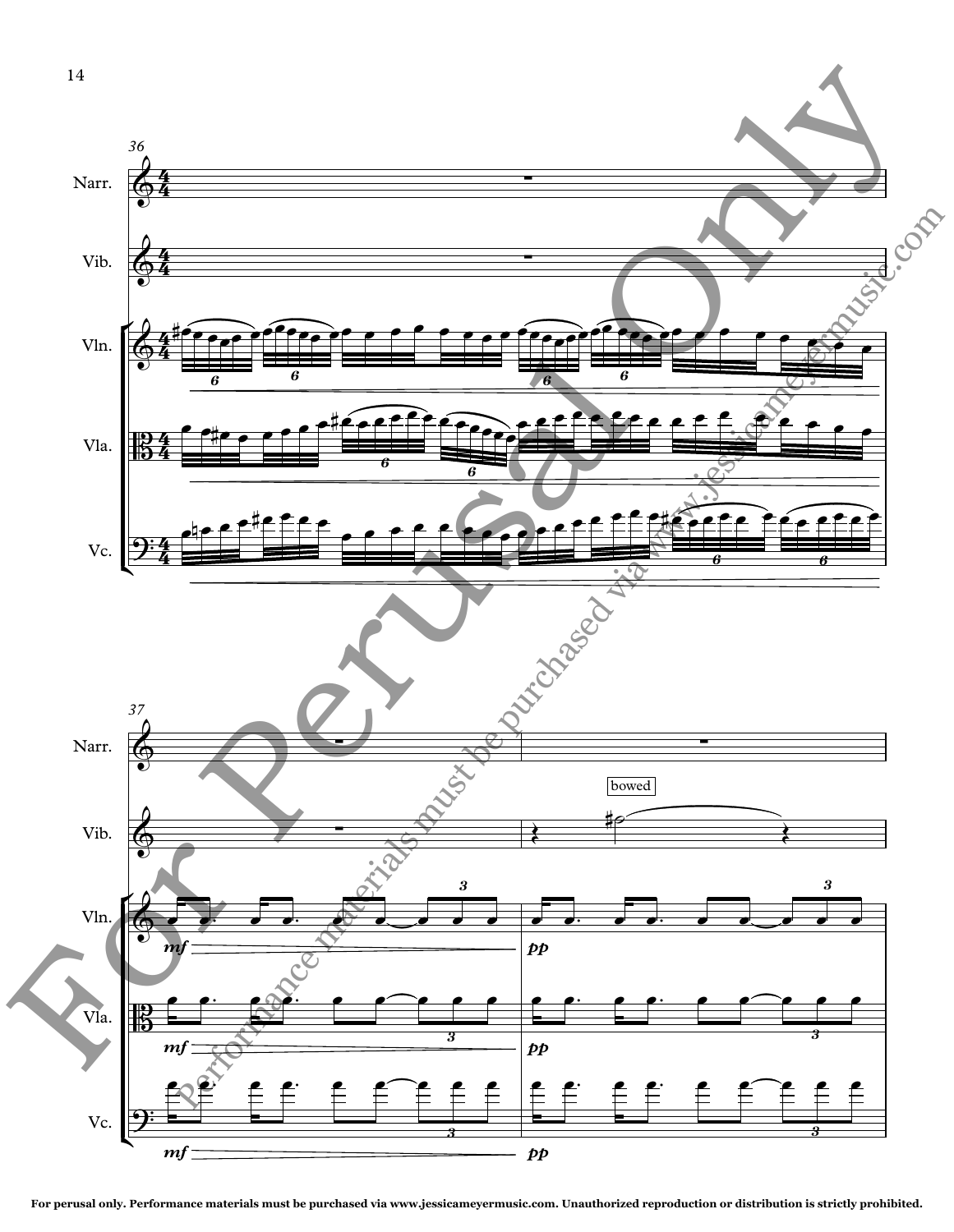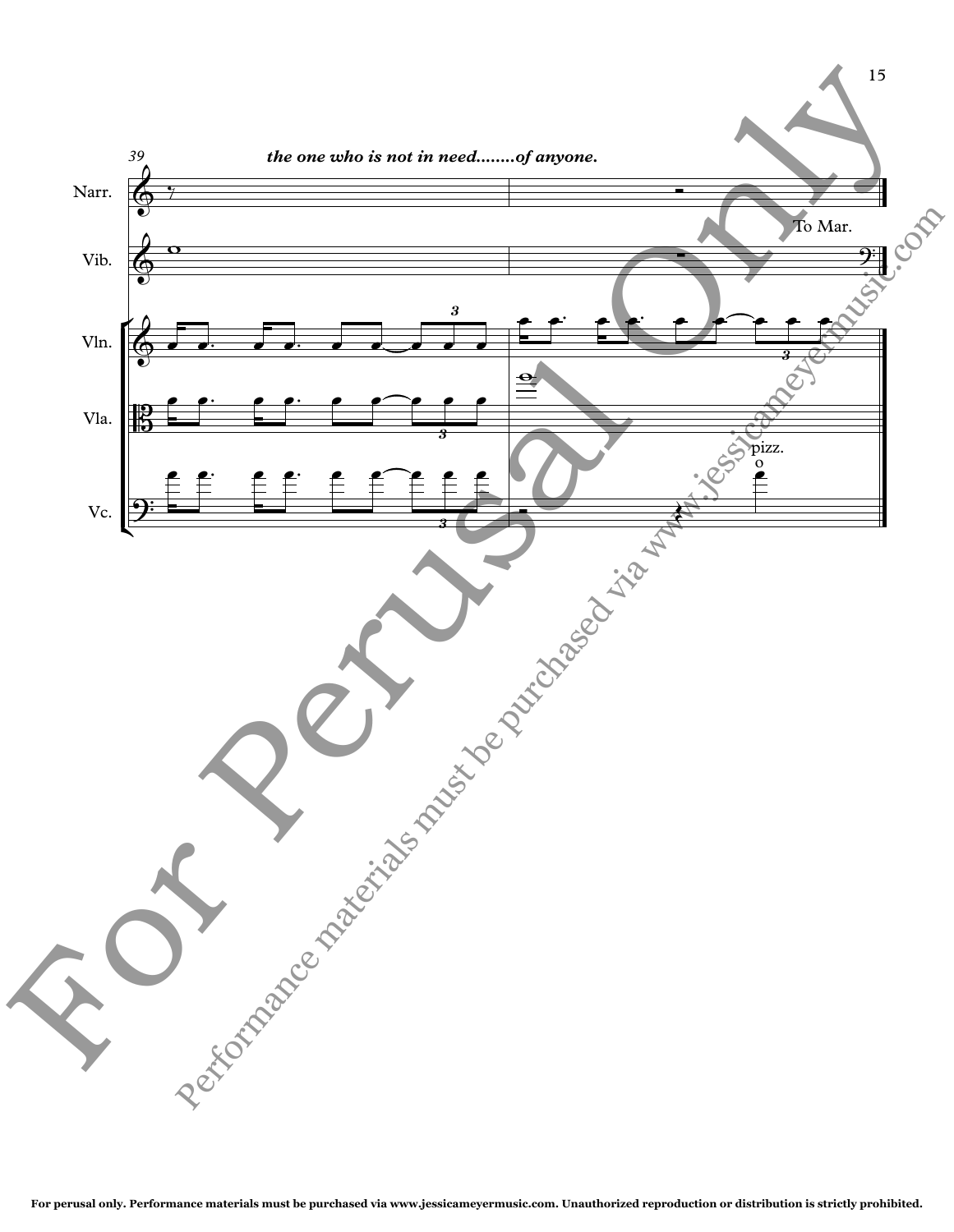II. You've so distracted me

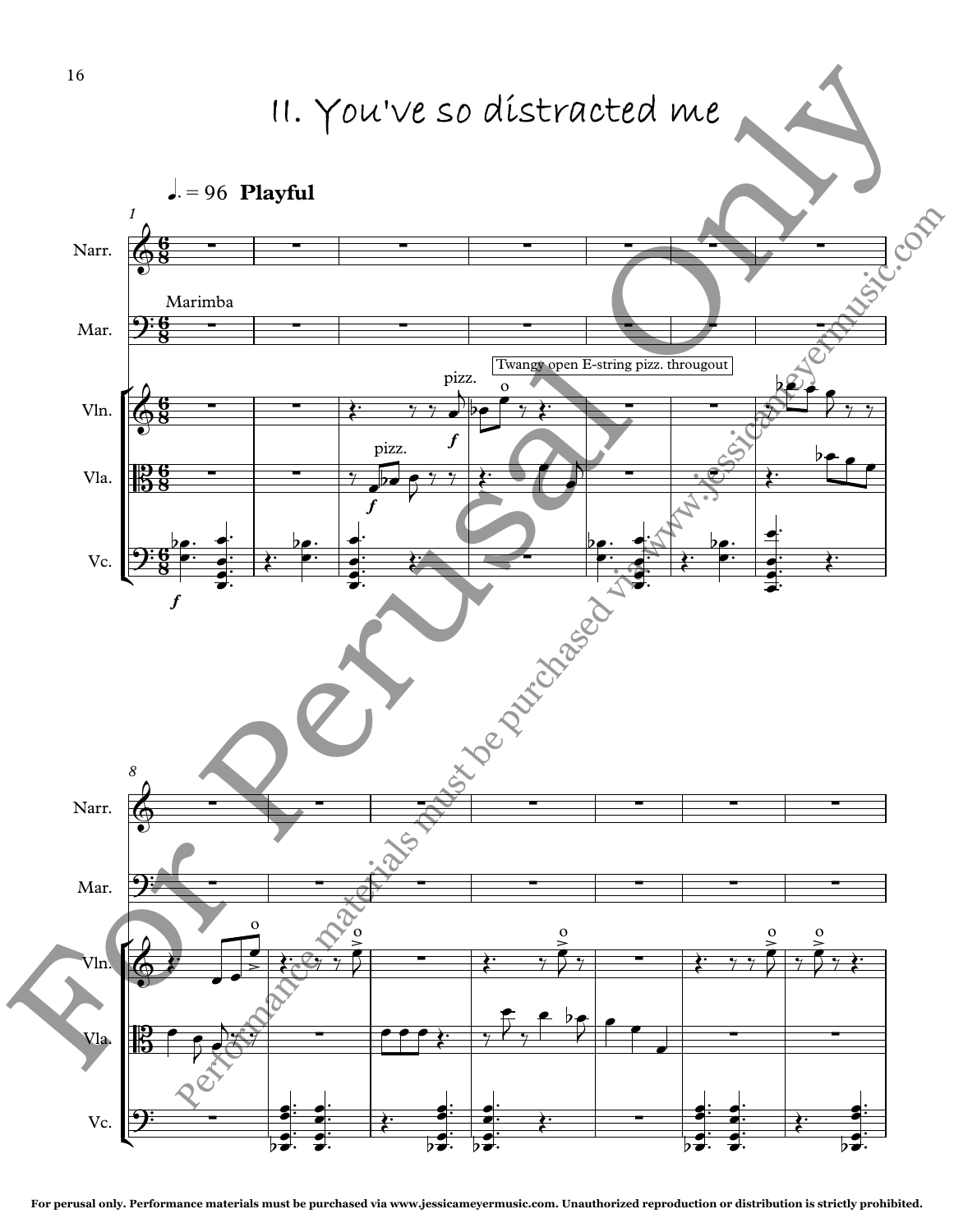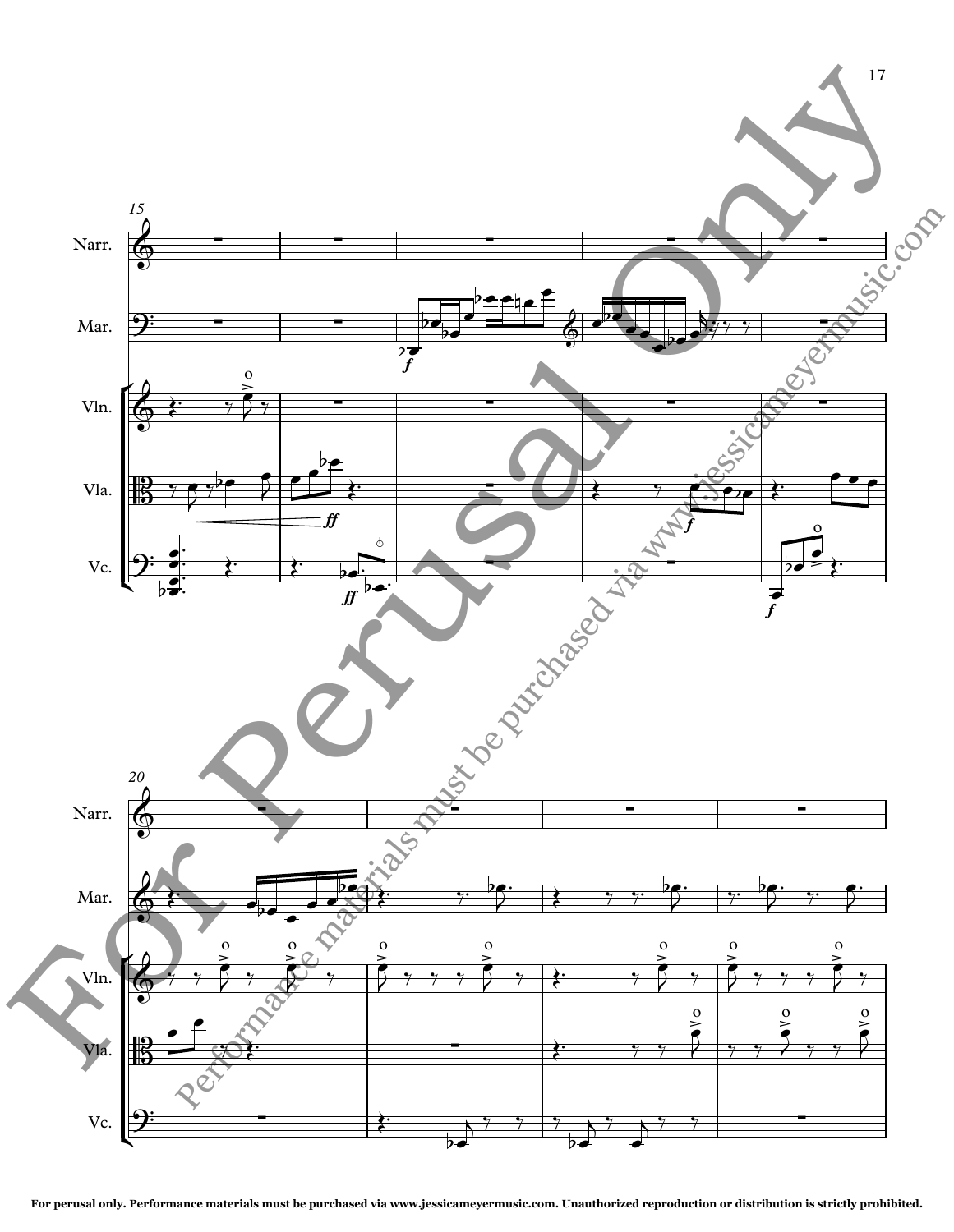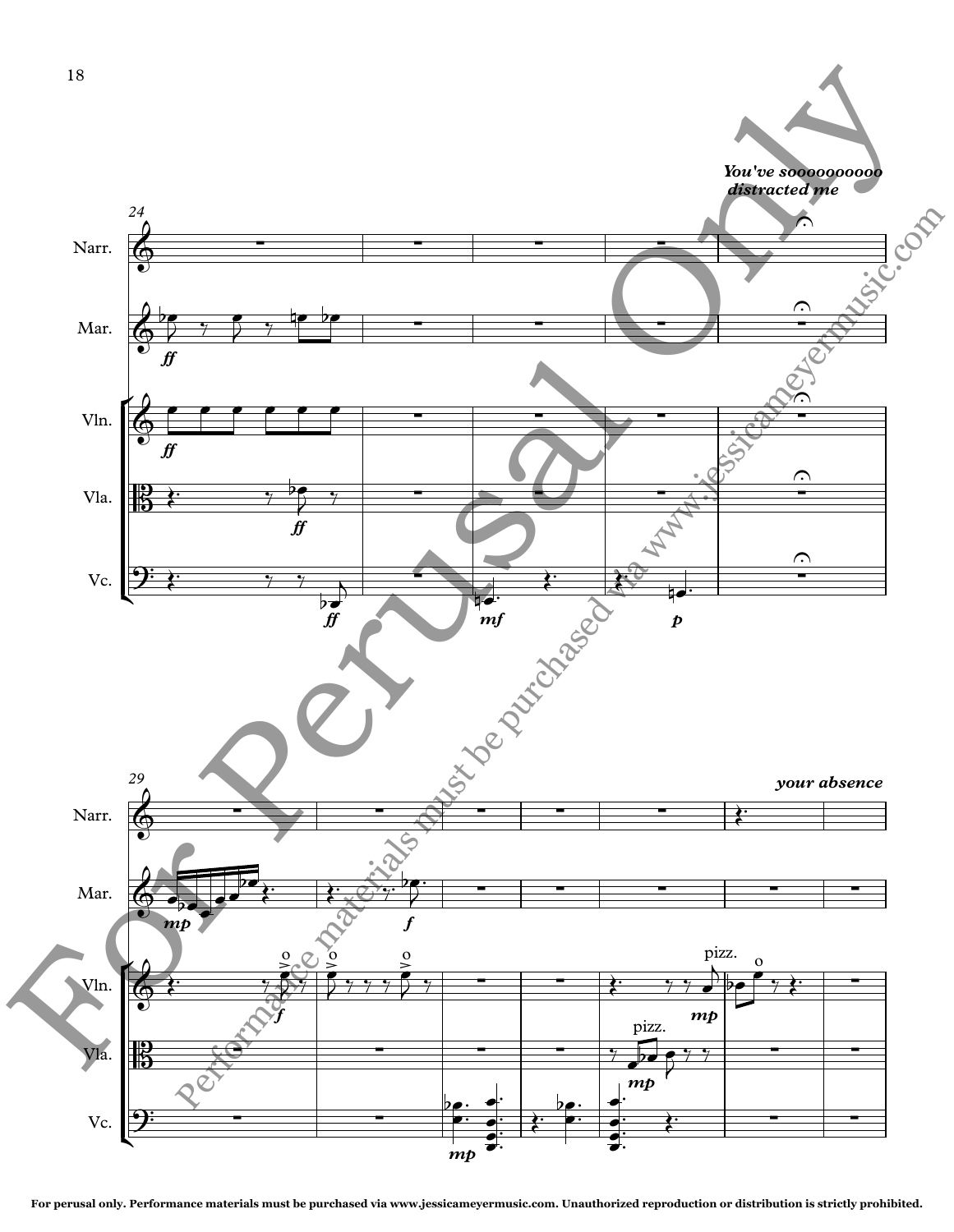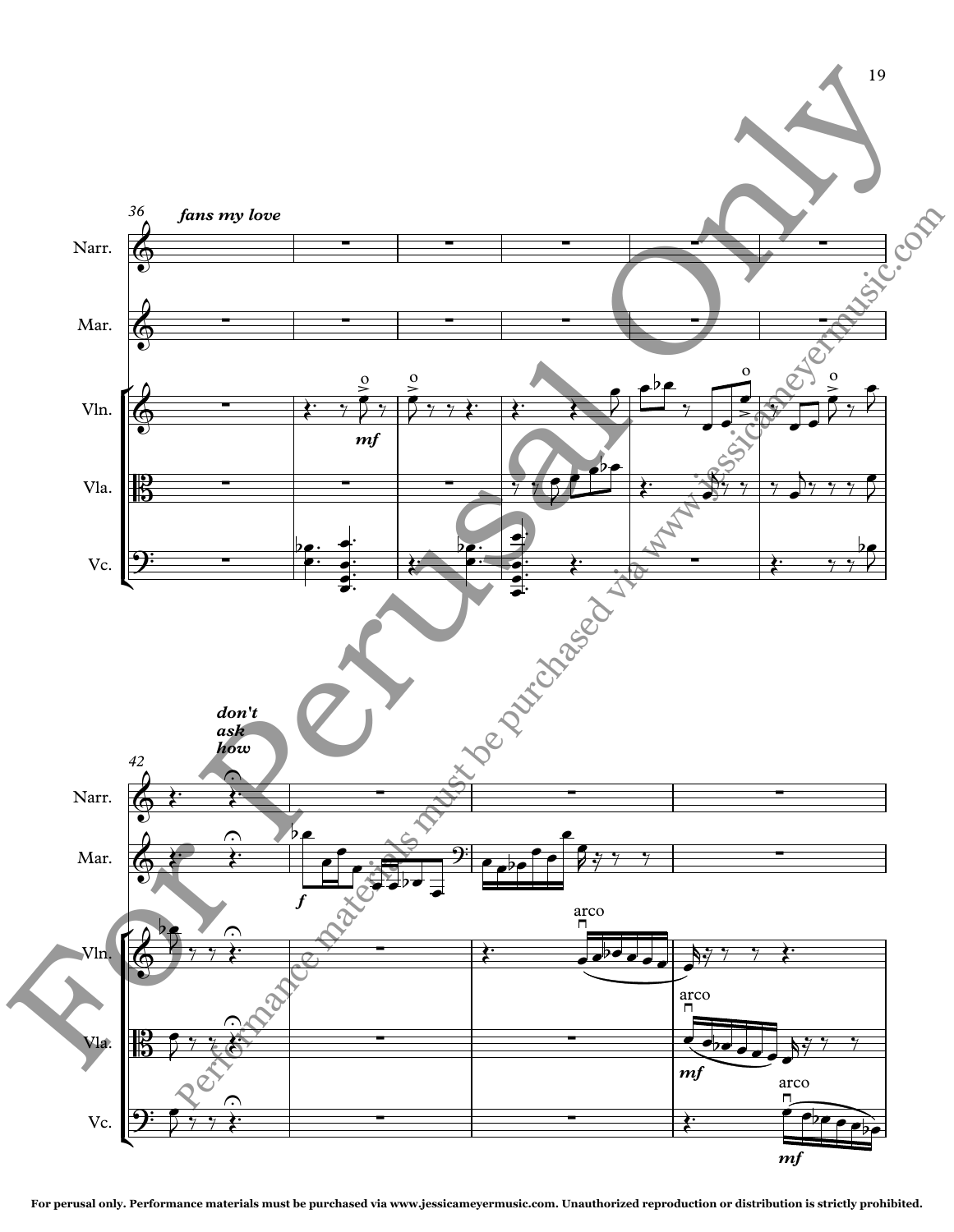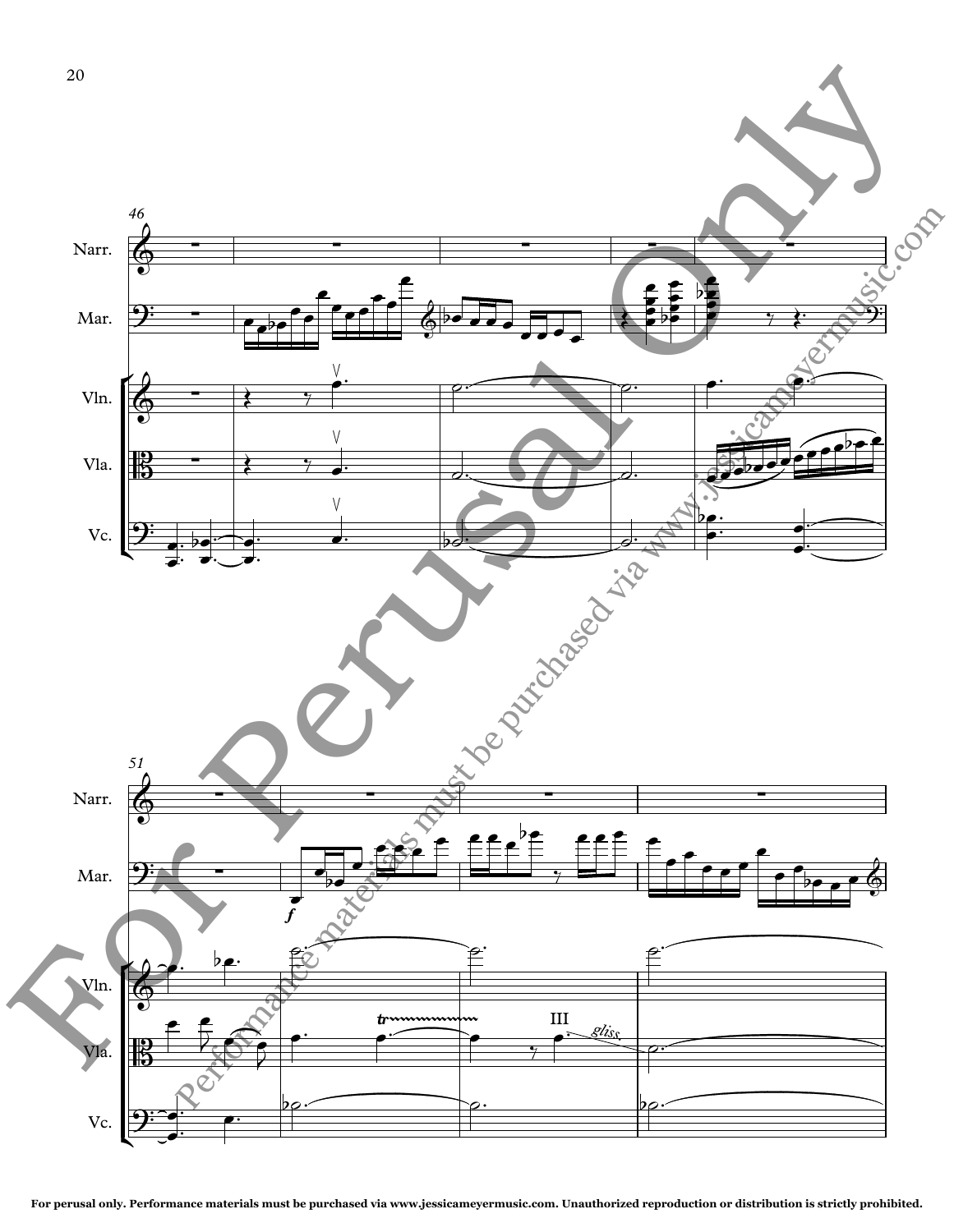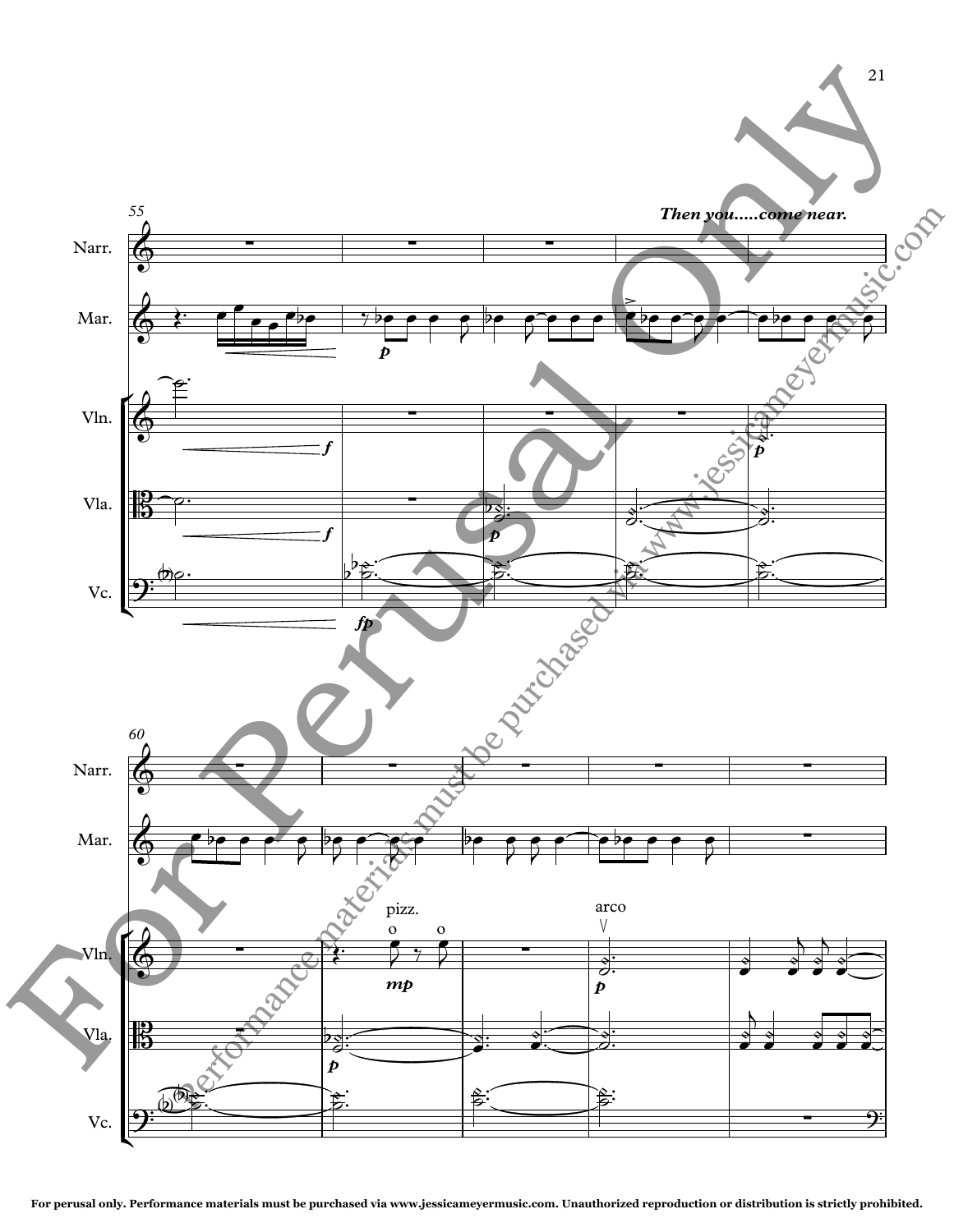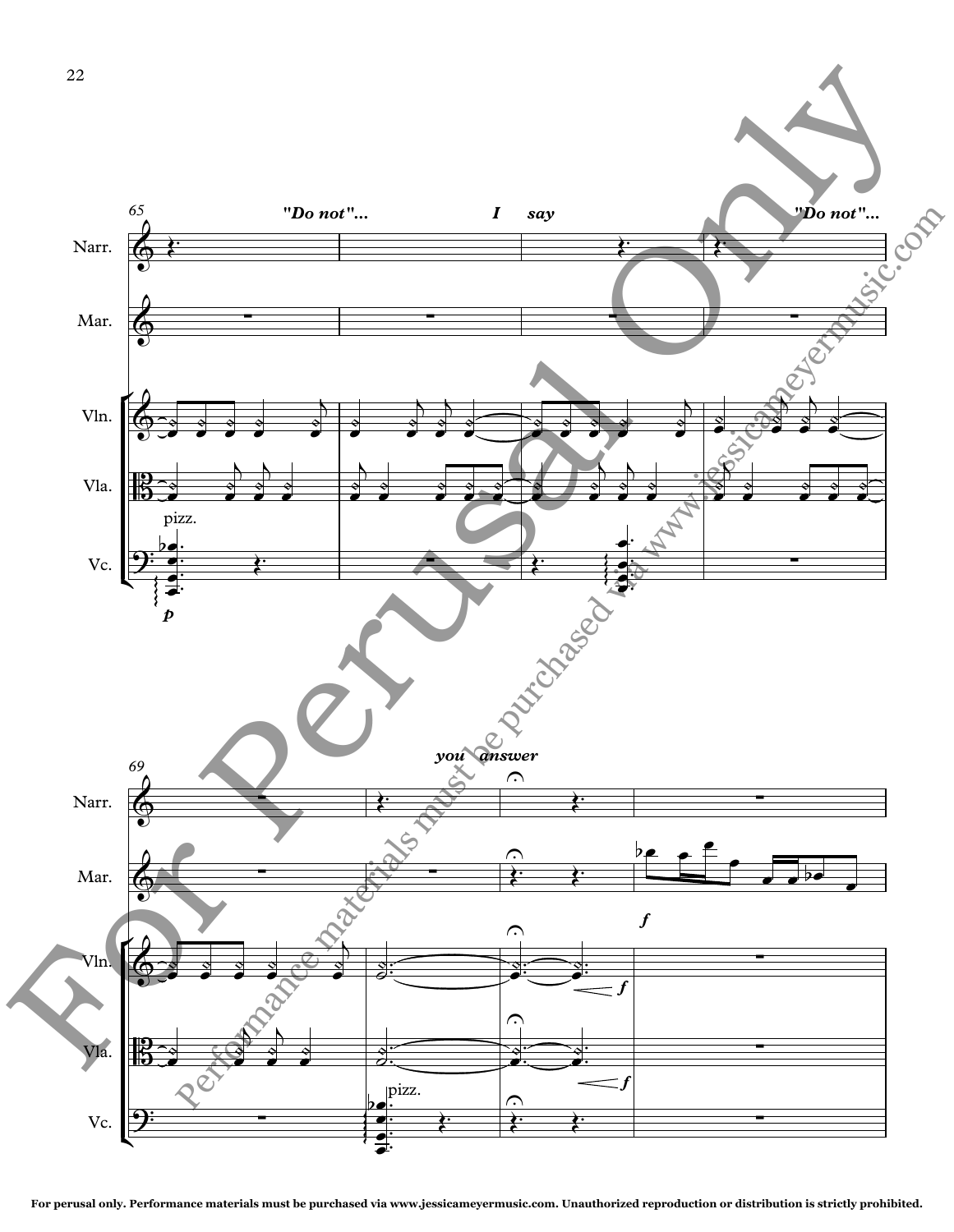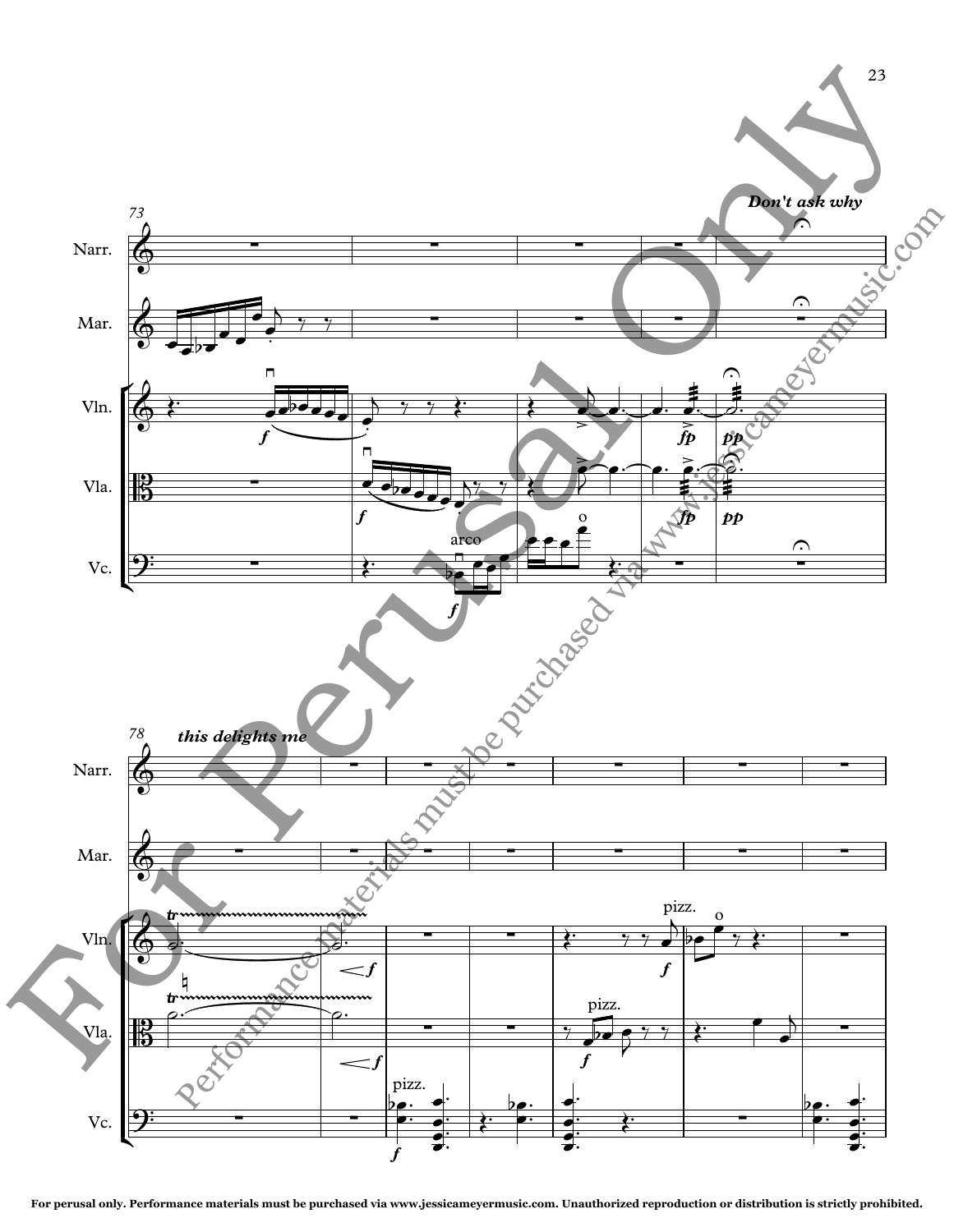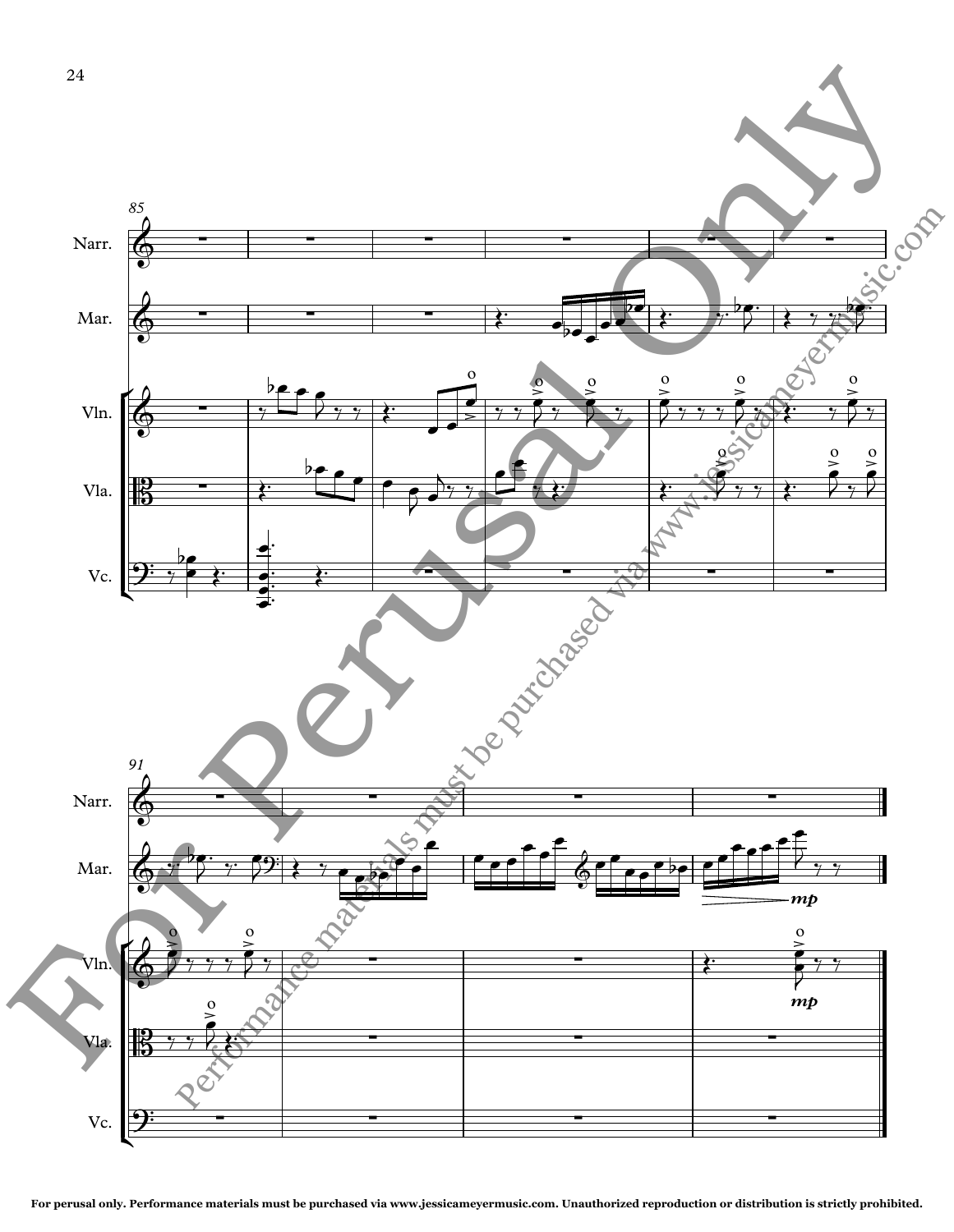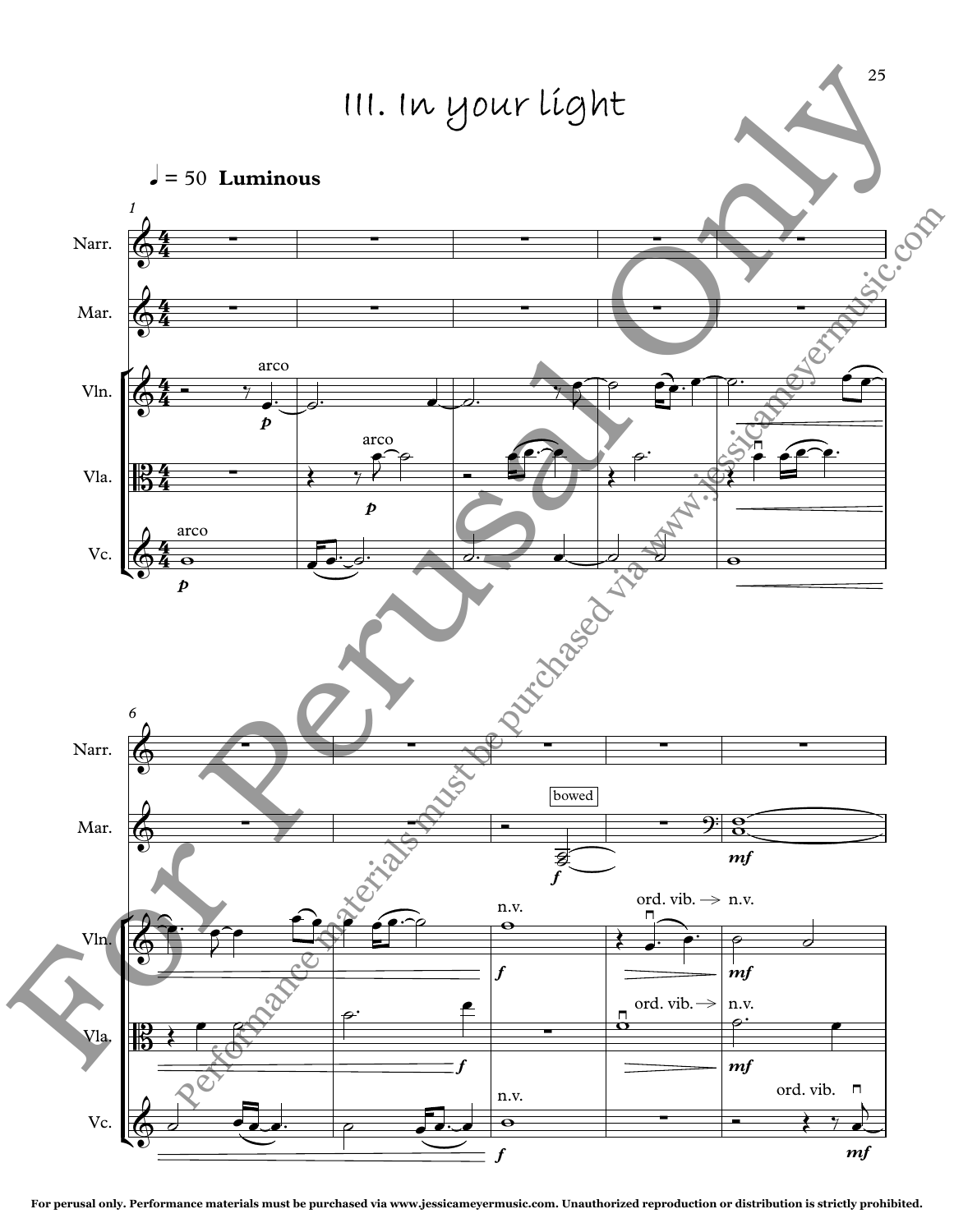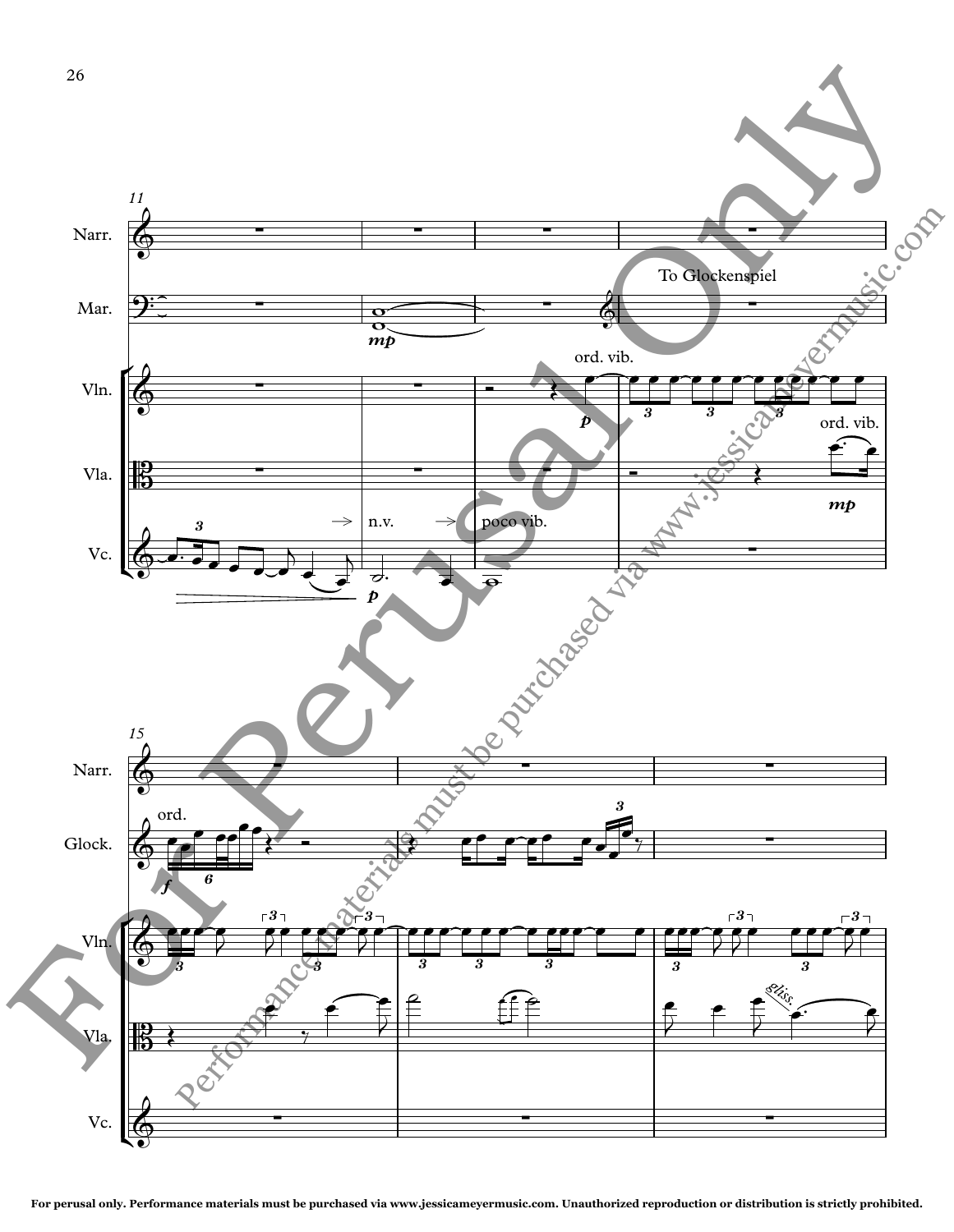

**For perusal only. Performance materials must be purchased via www.jessicameyermusic.com. Unauthorized reproduction or distribution is strictly prohibited.**

27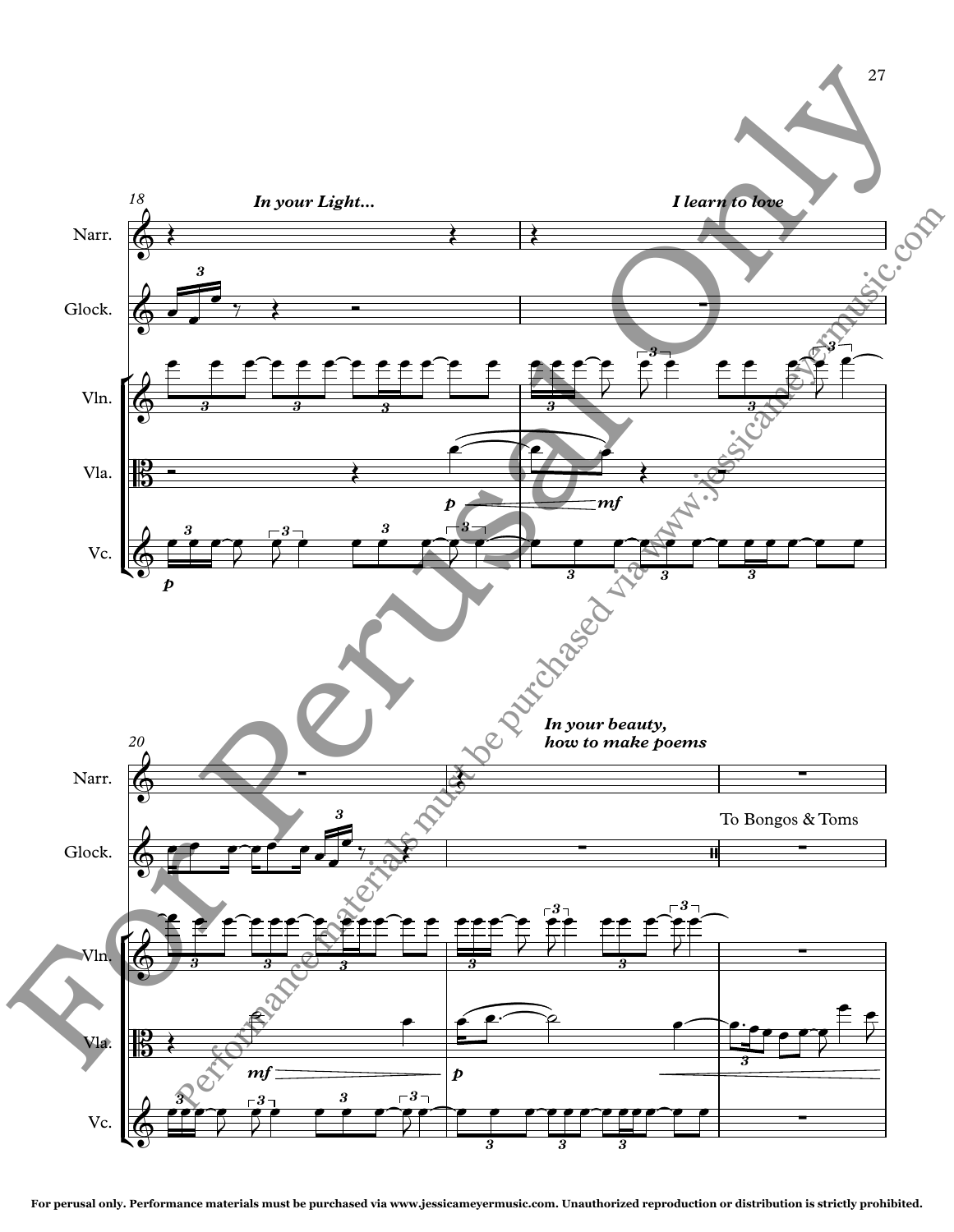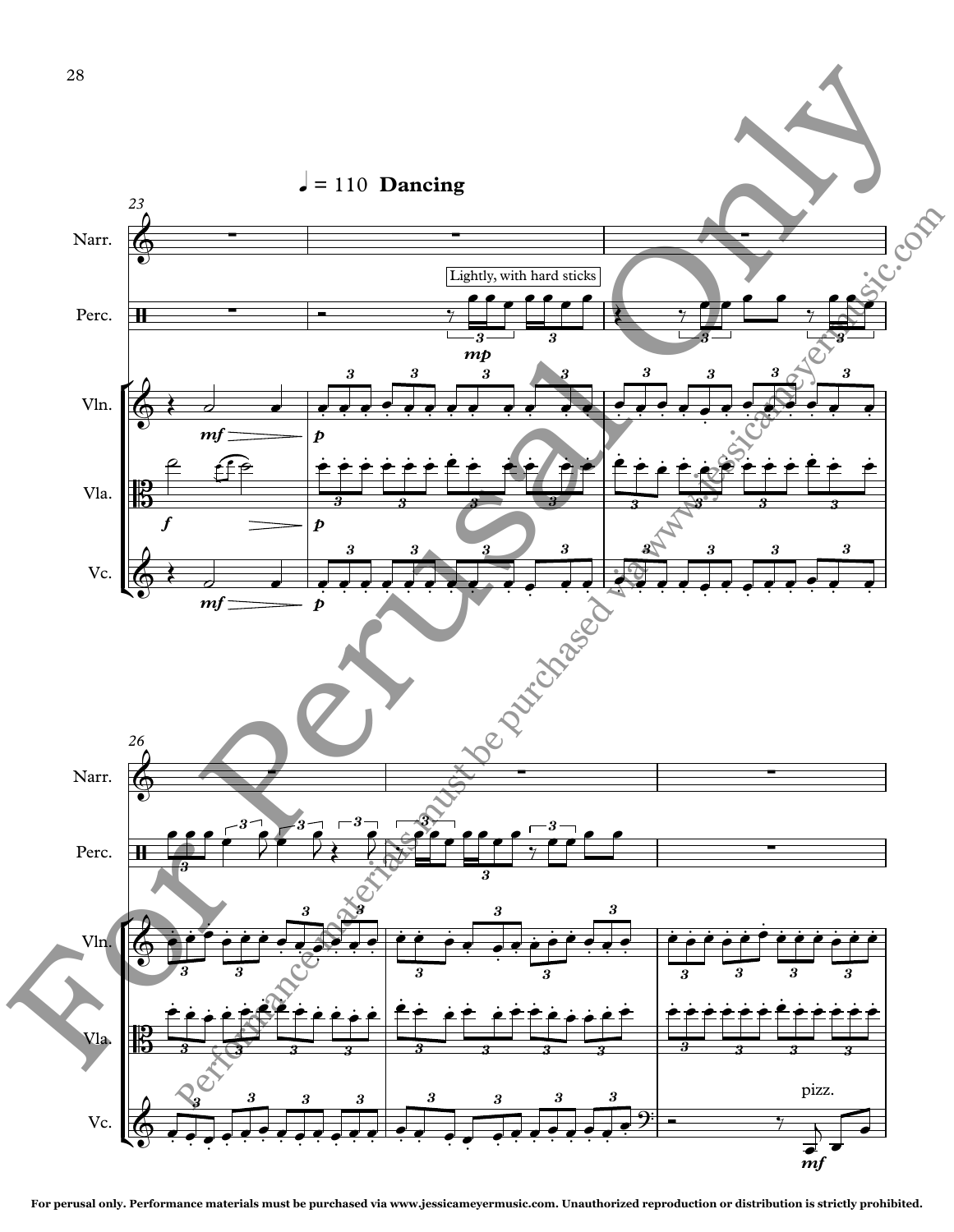

**For perusal only. Performance materials must be purchased via www.jessicameyermusic.com. Unauthorized reproduction or distribution is strictly prohibited.**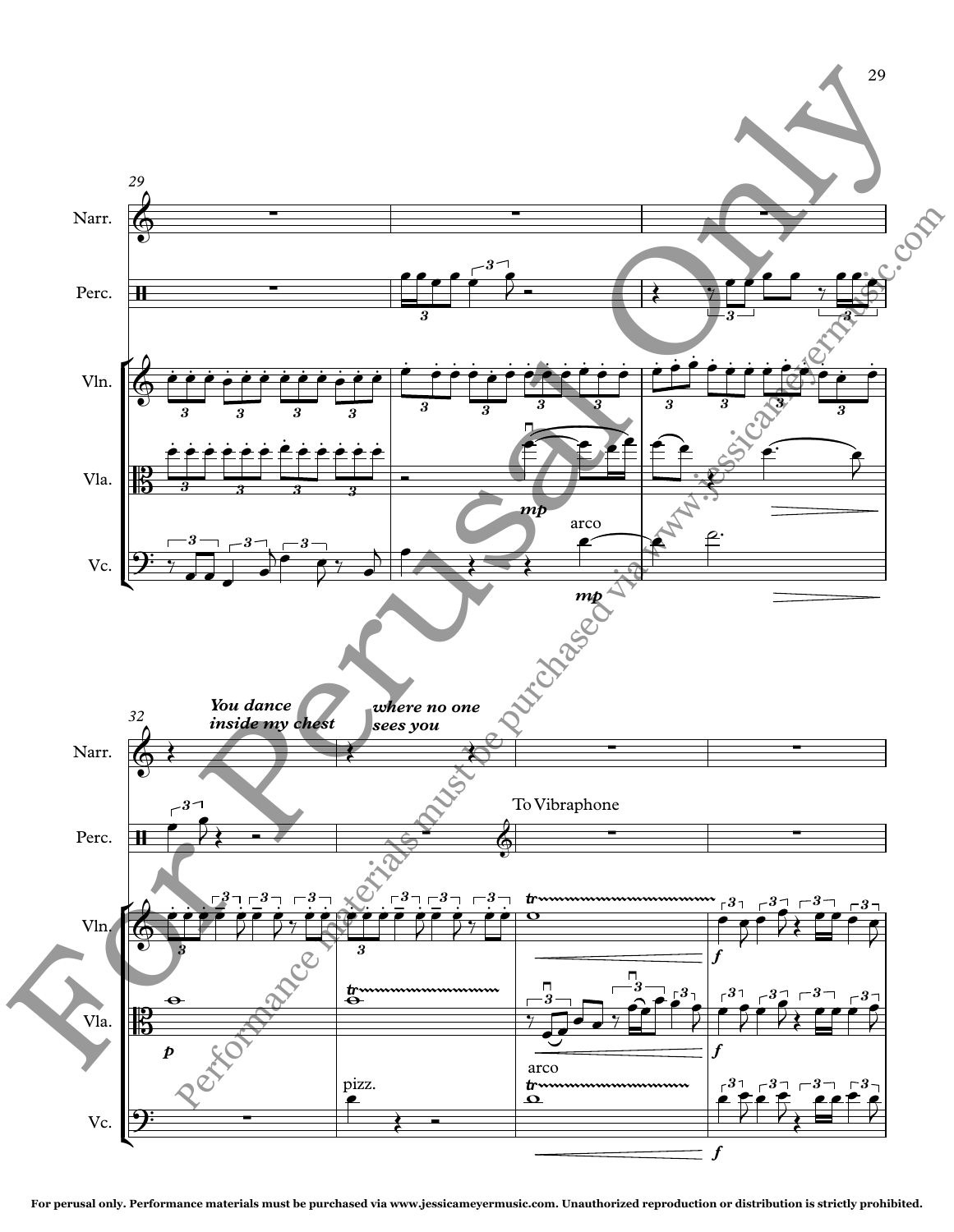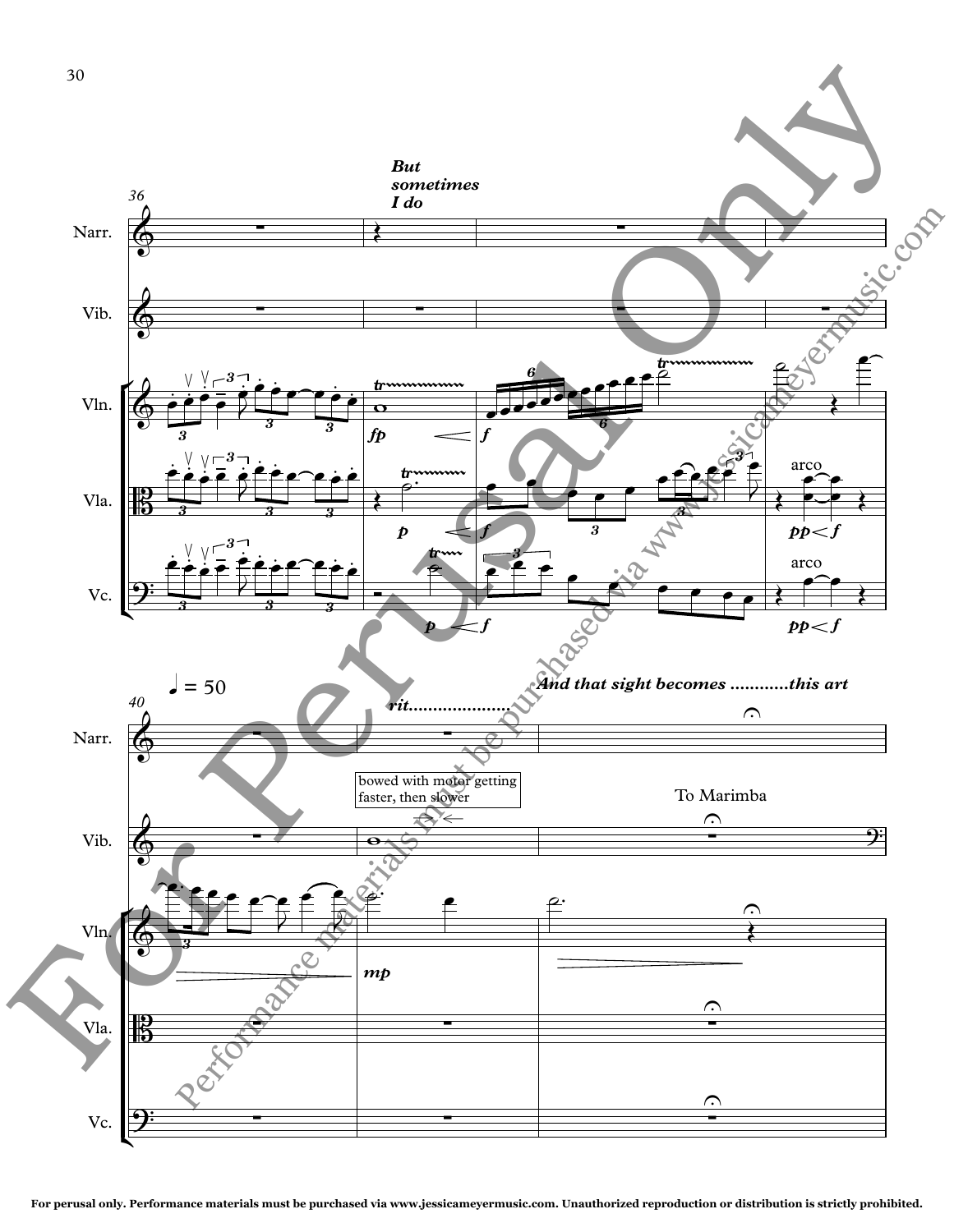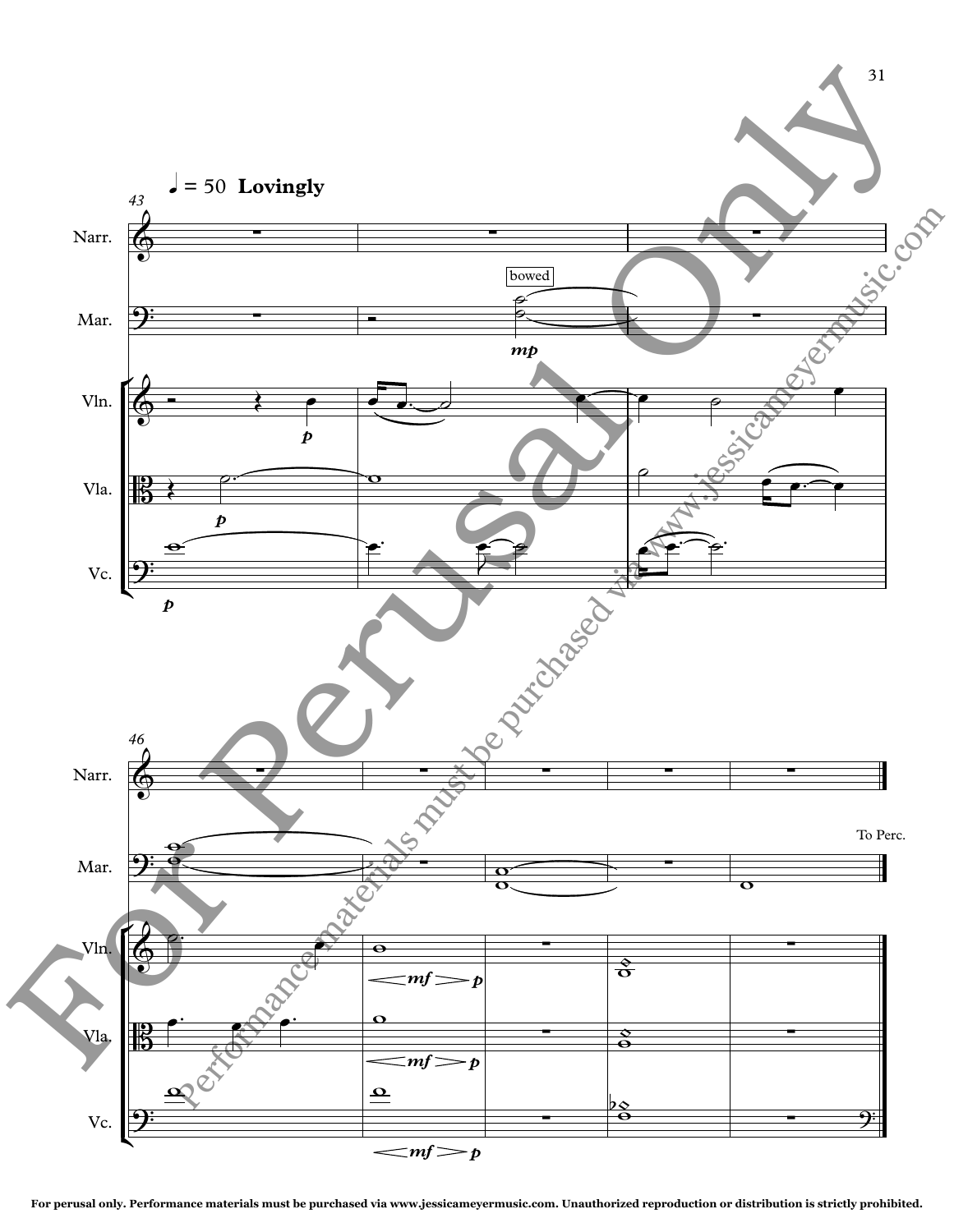IV. Drumsound rises on the air

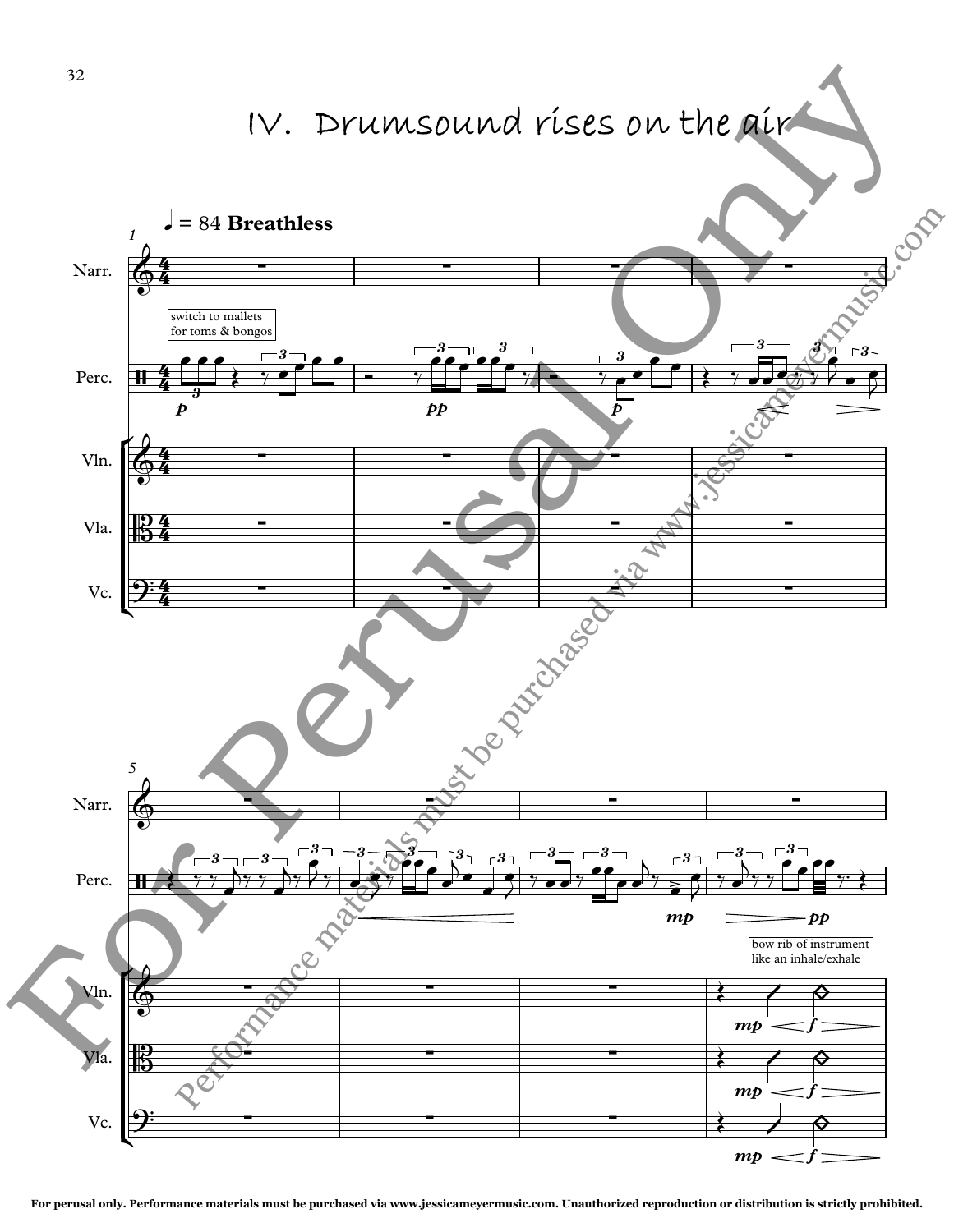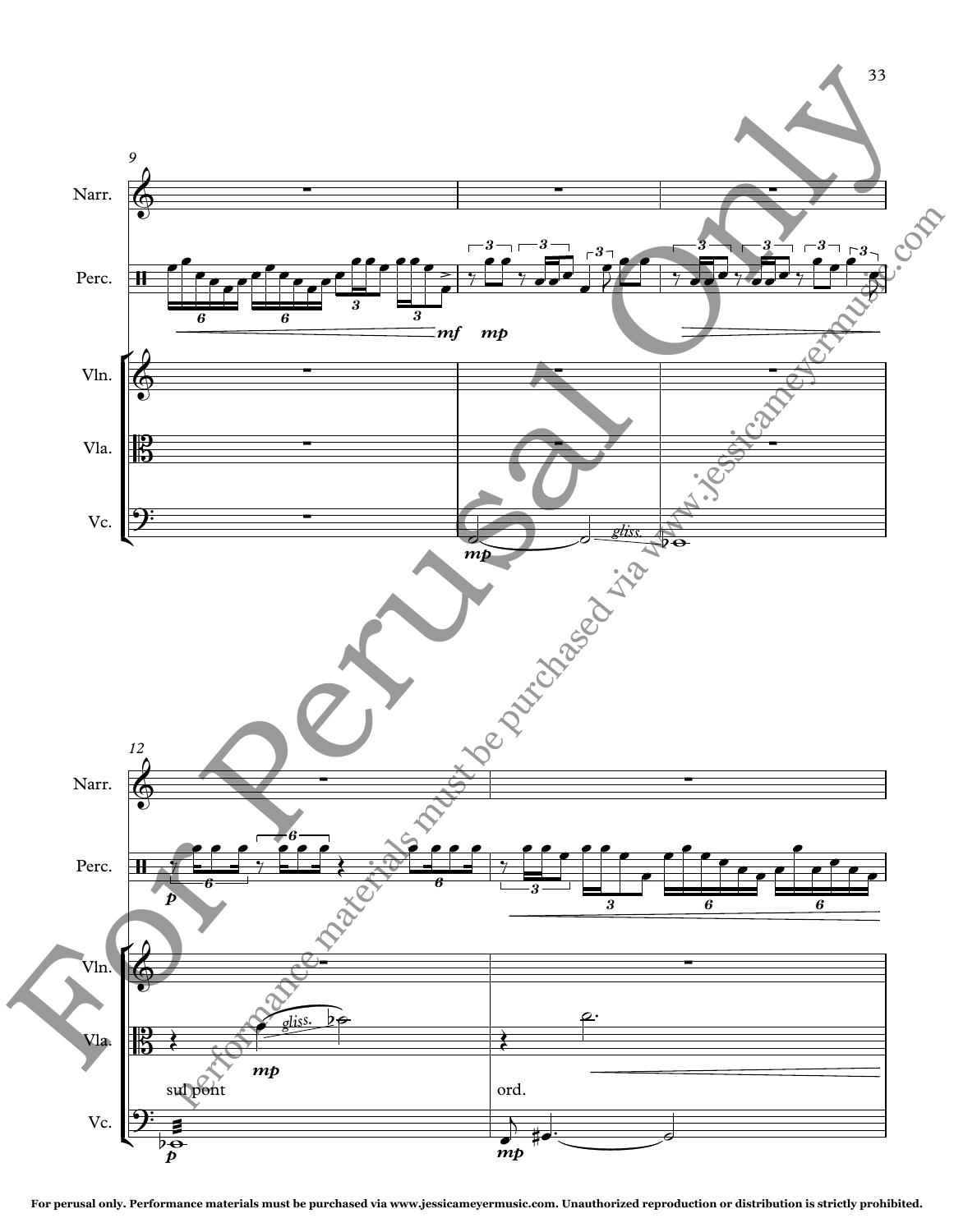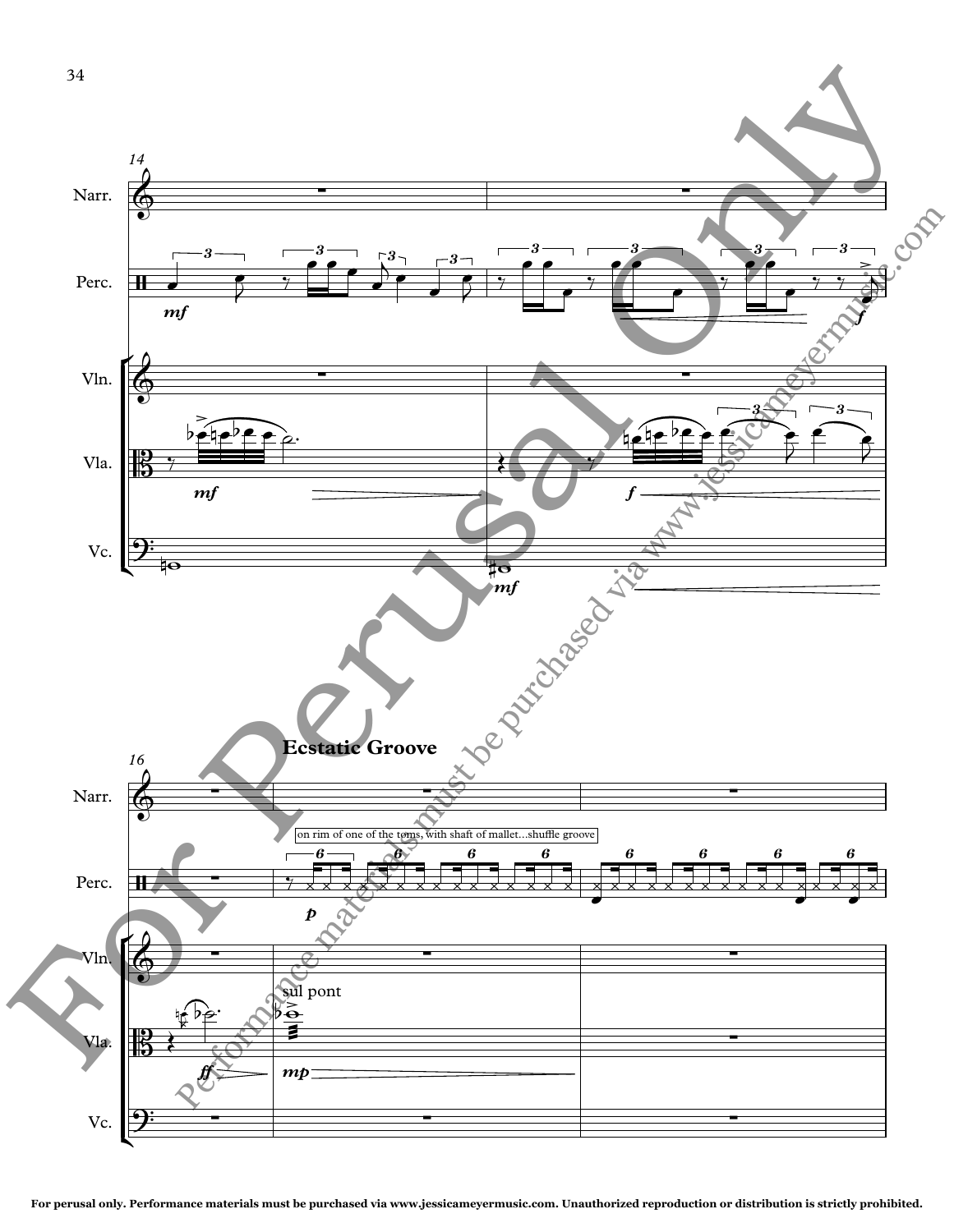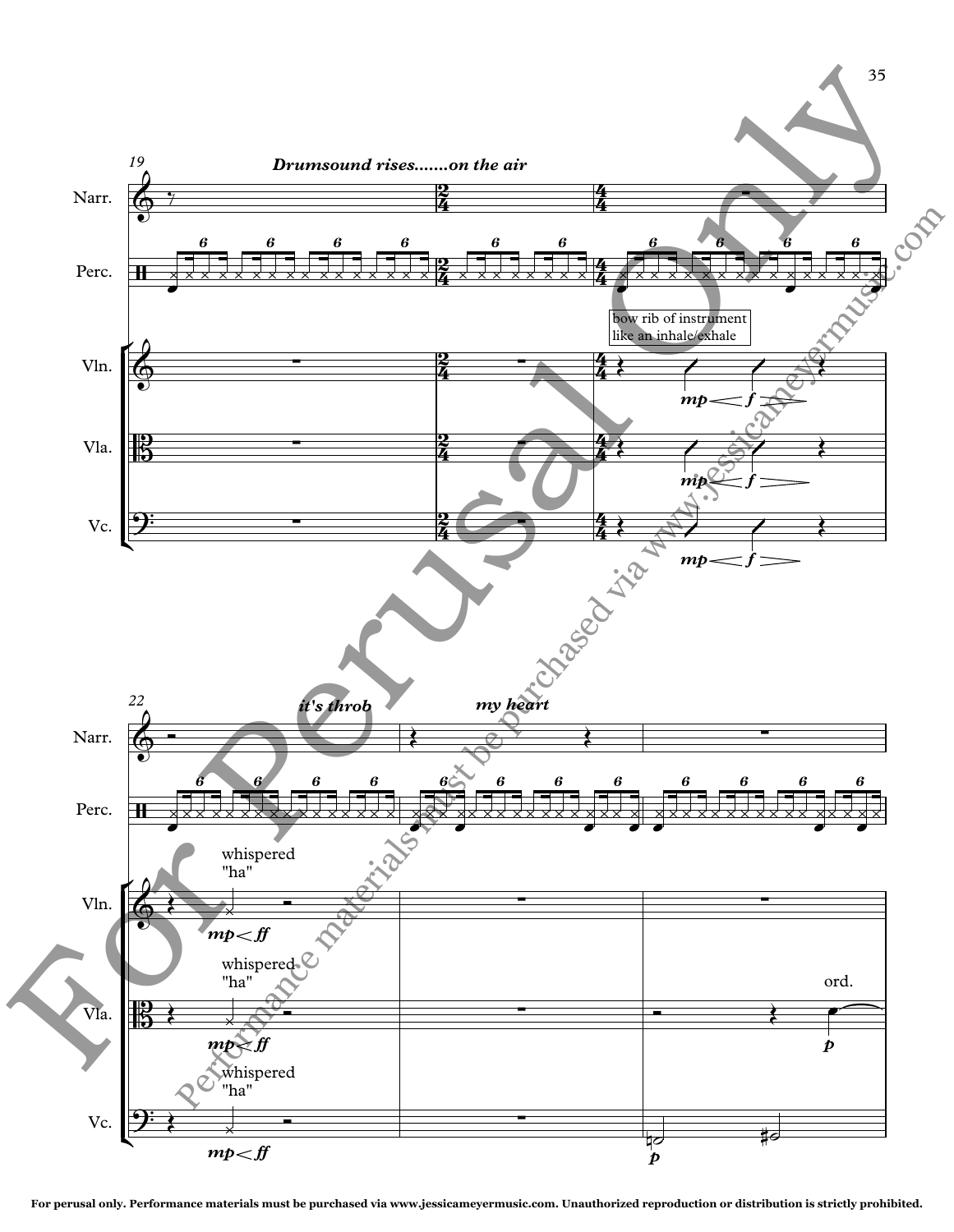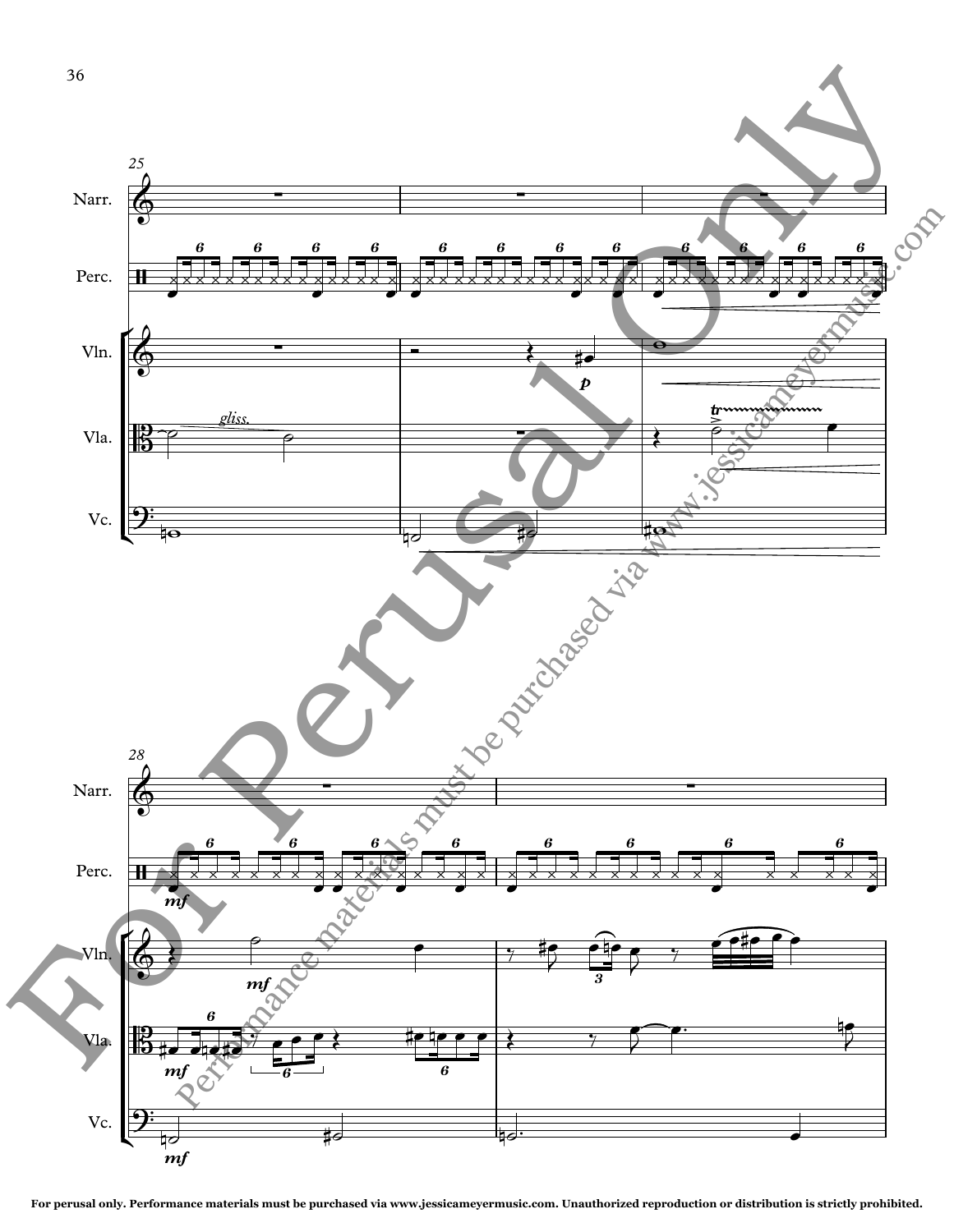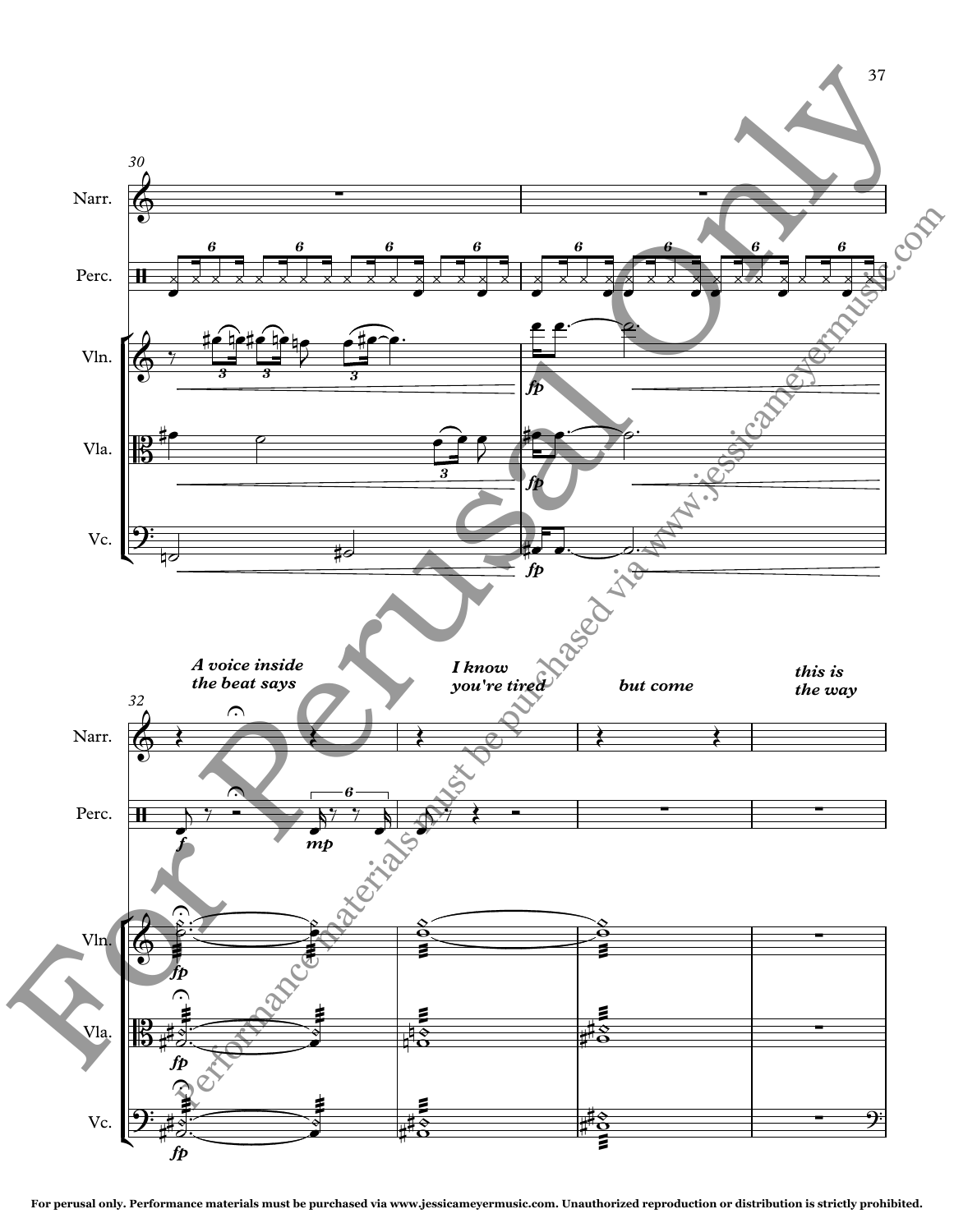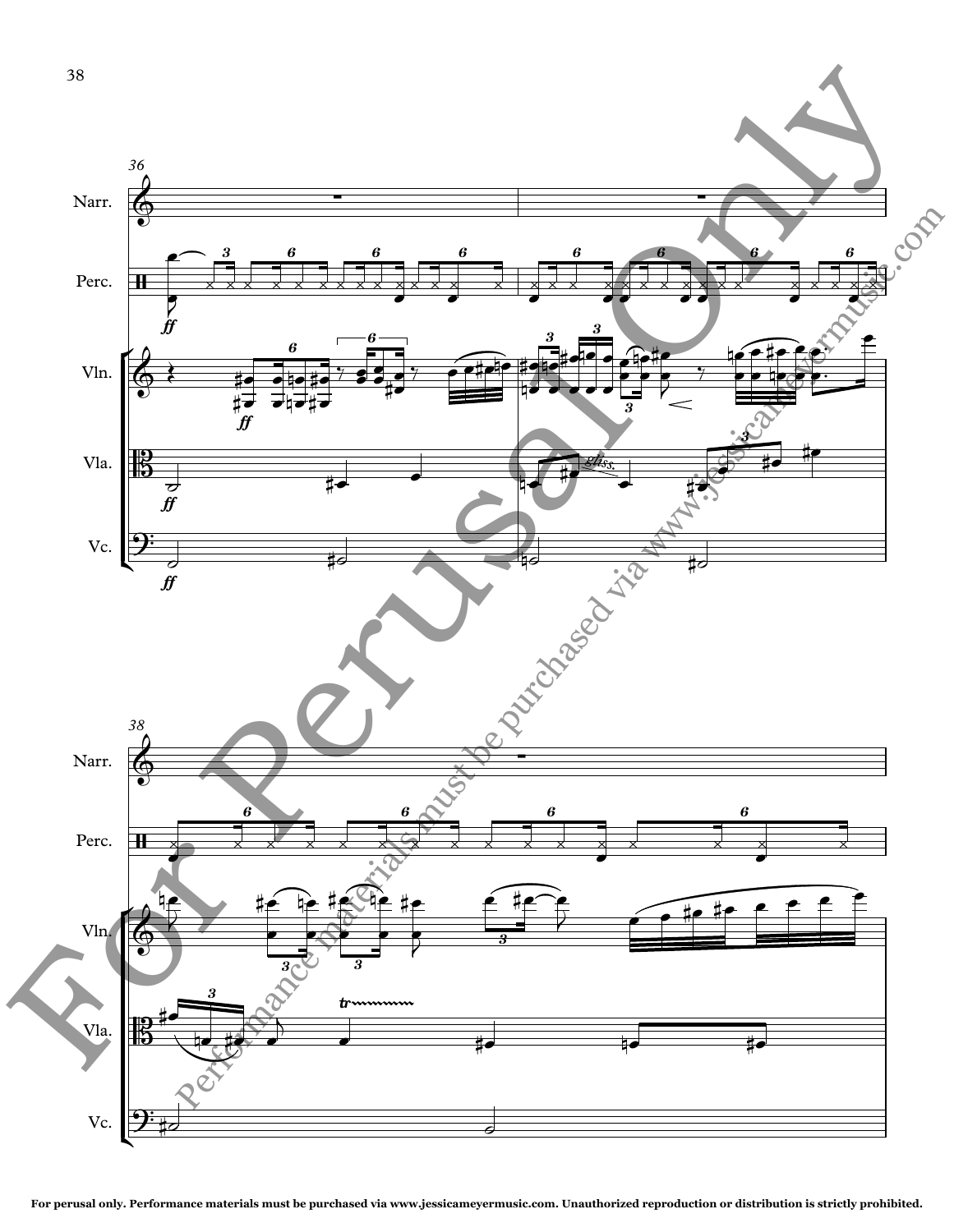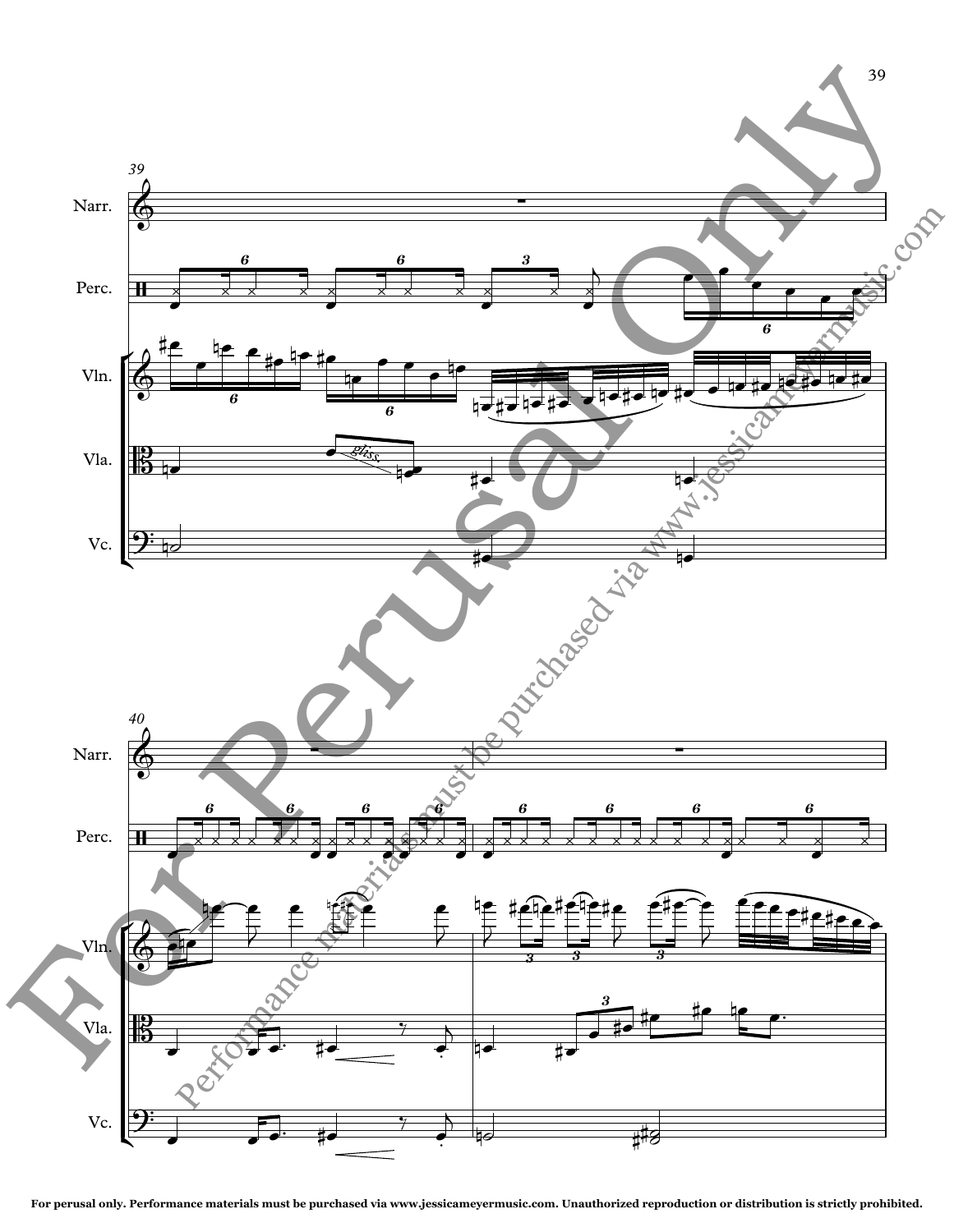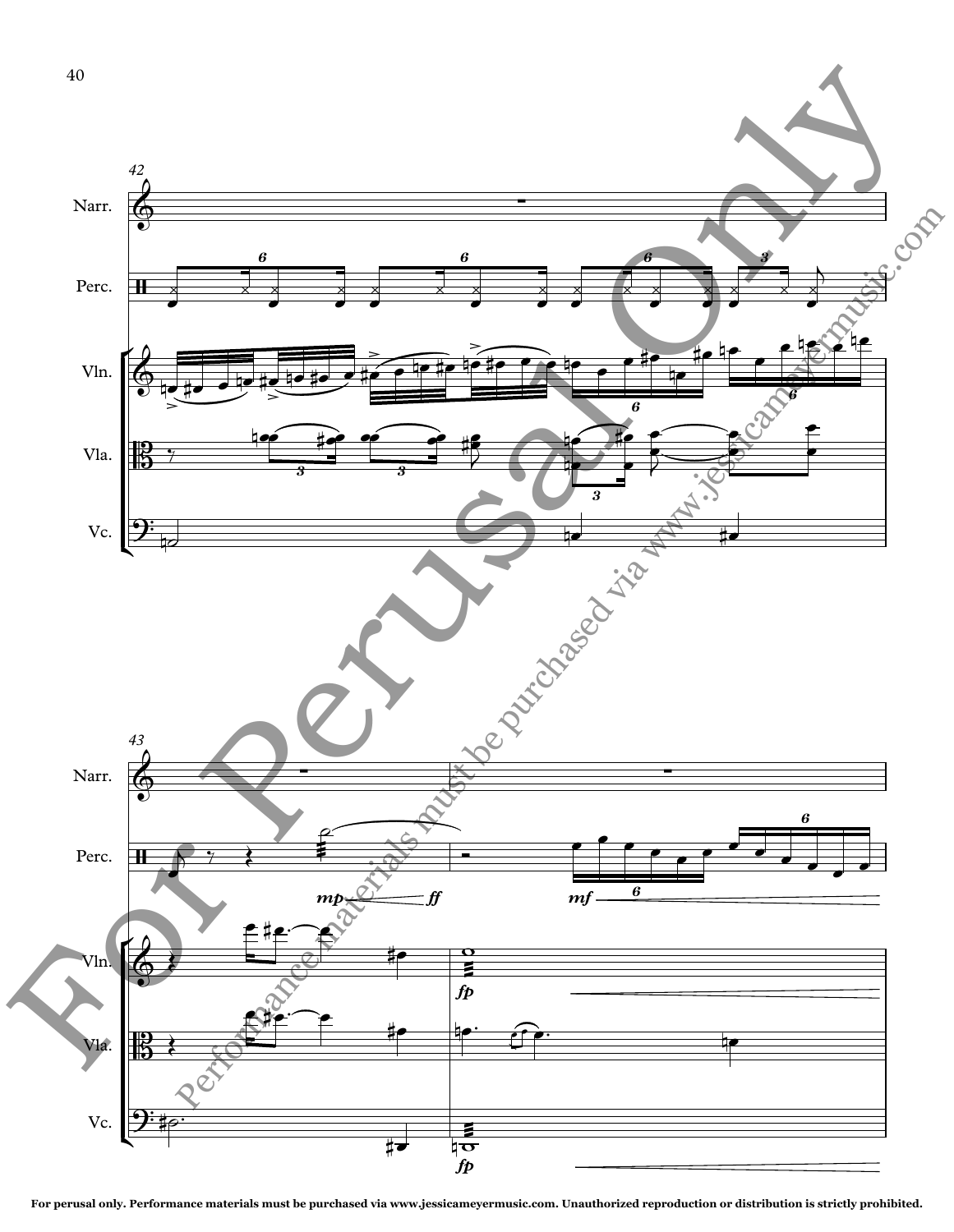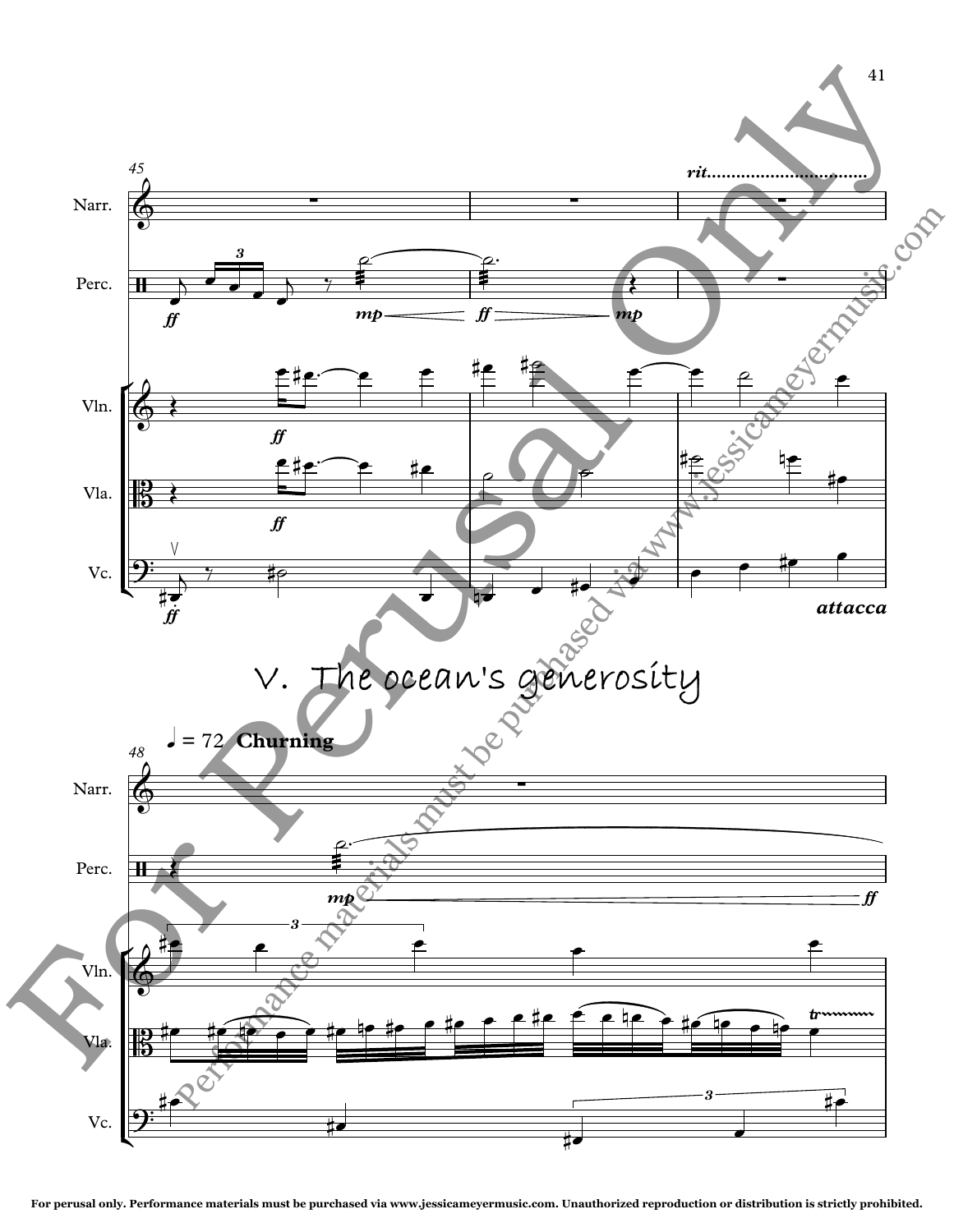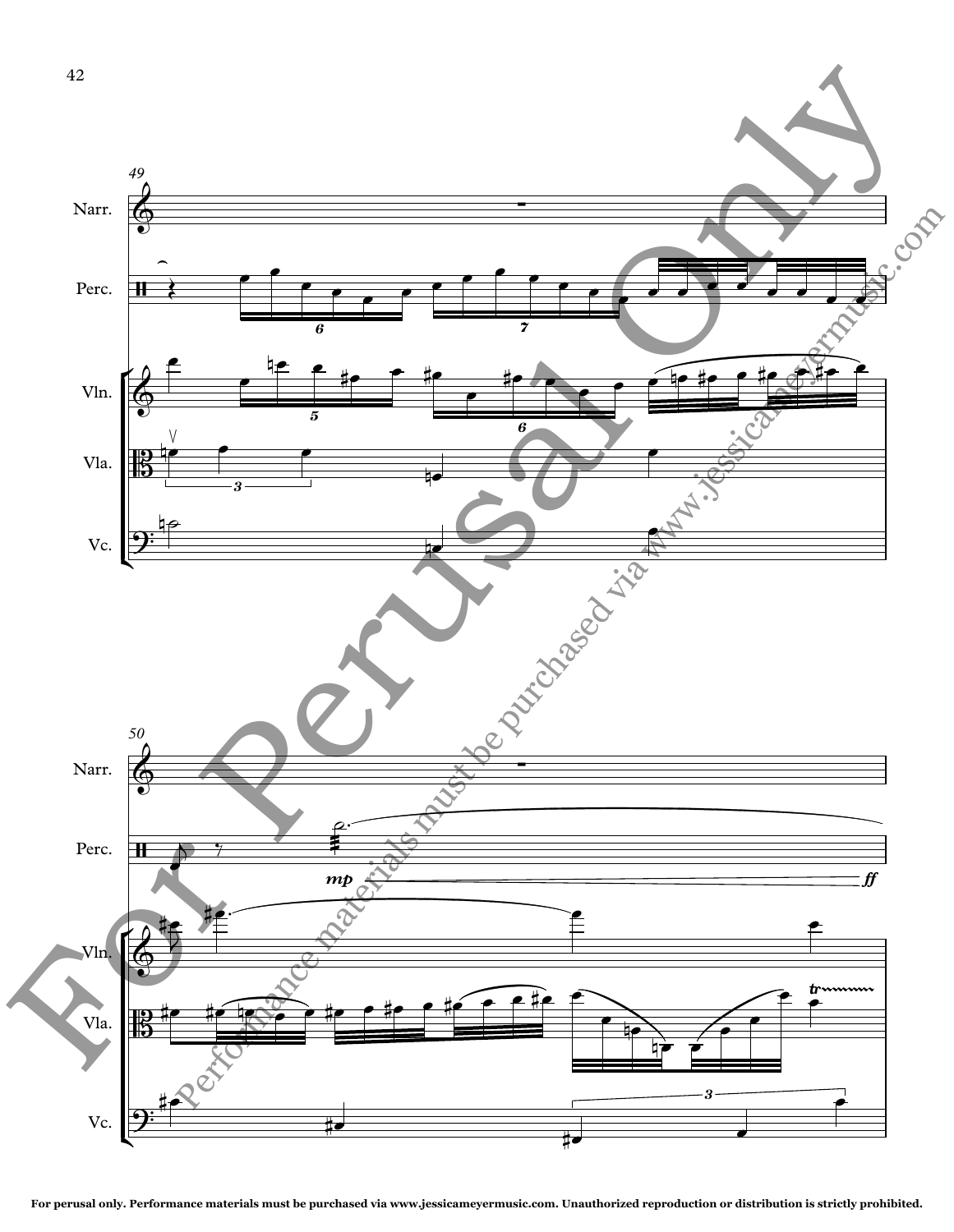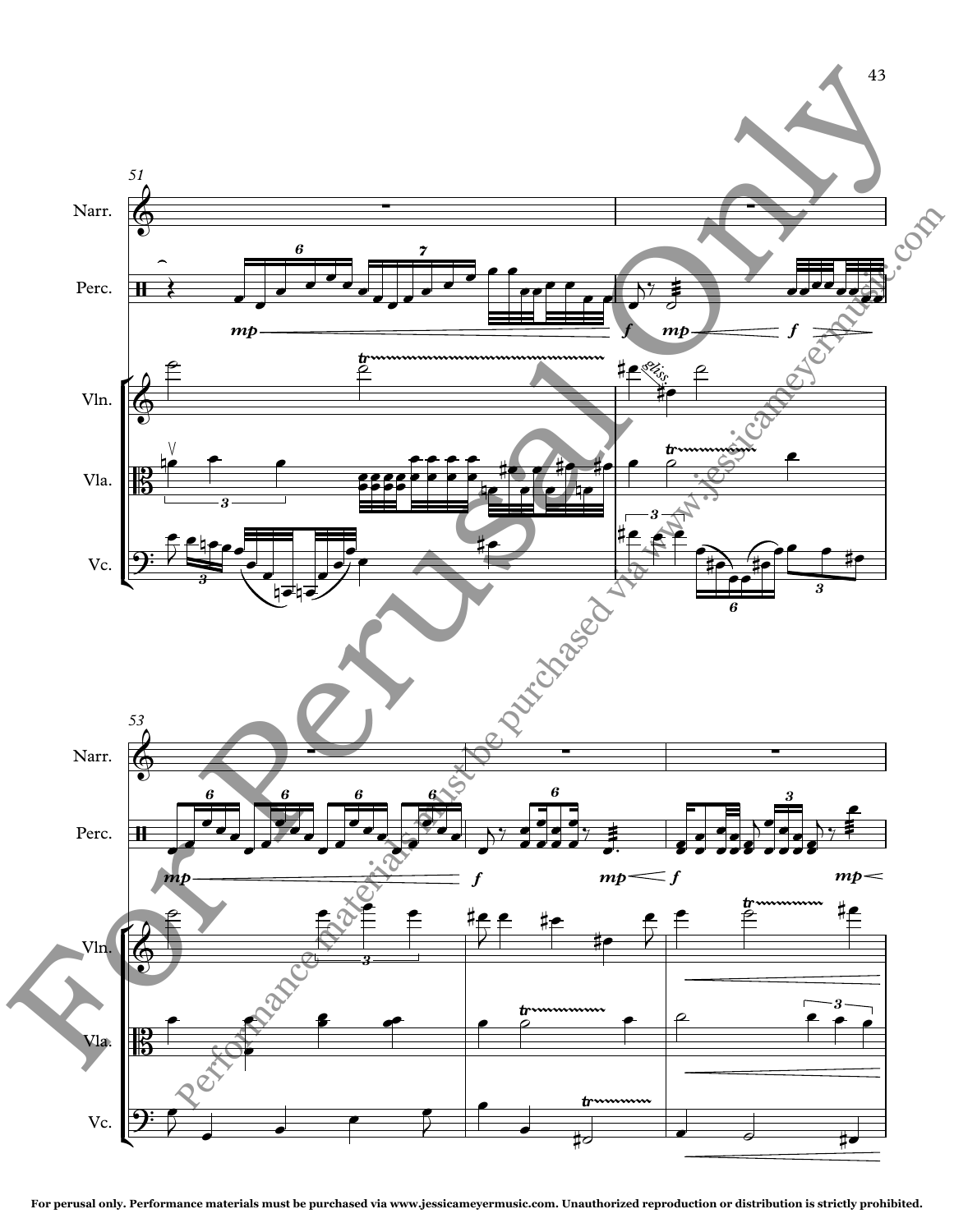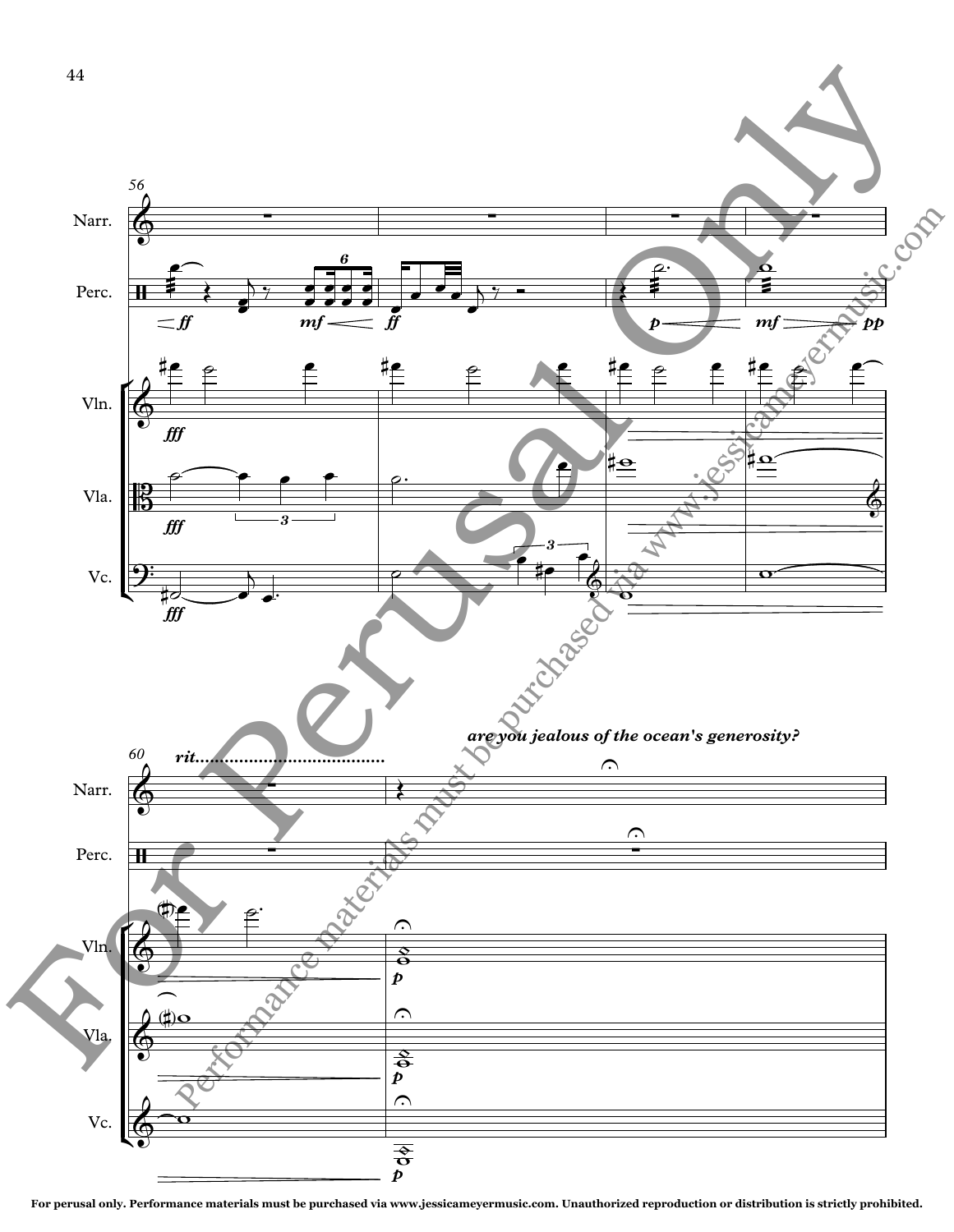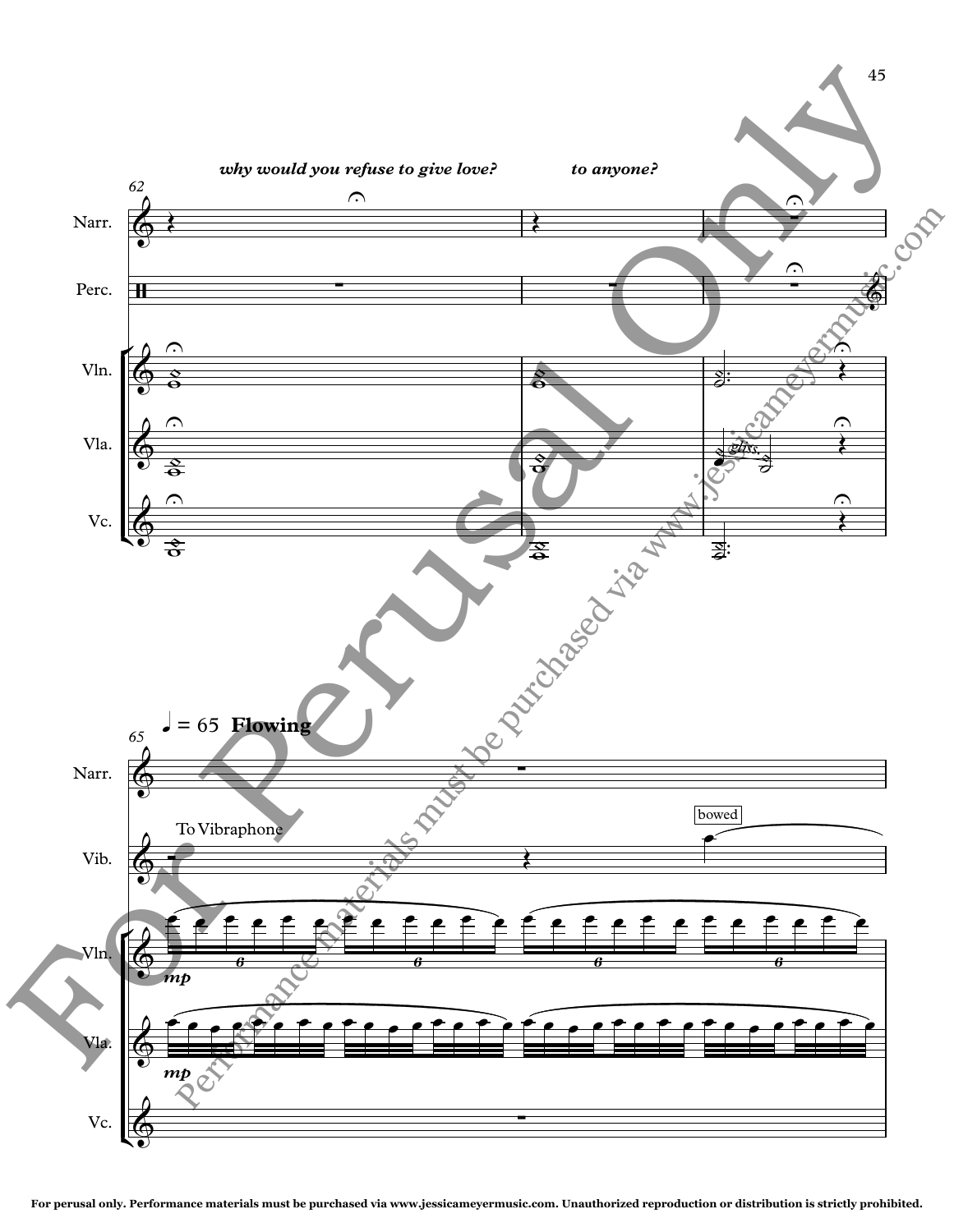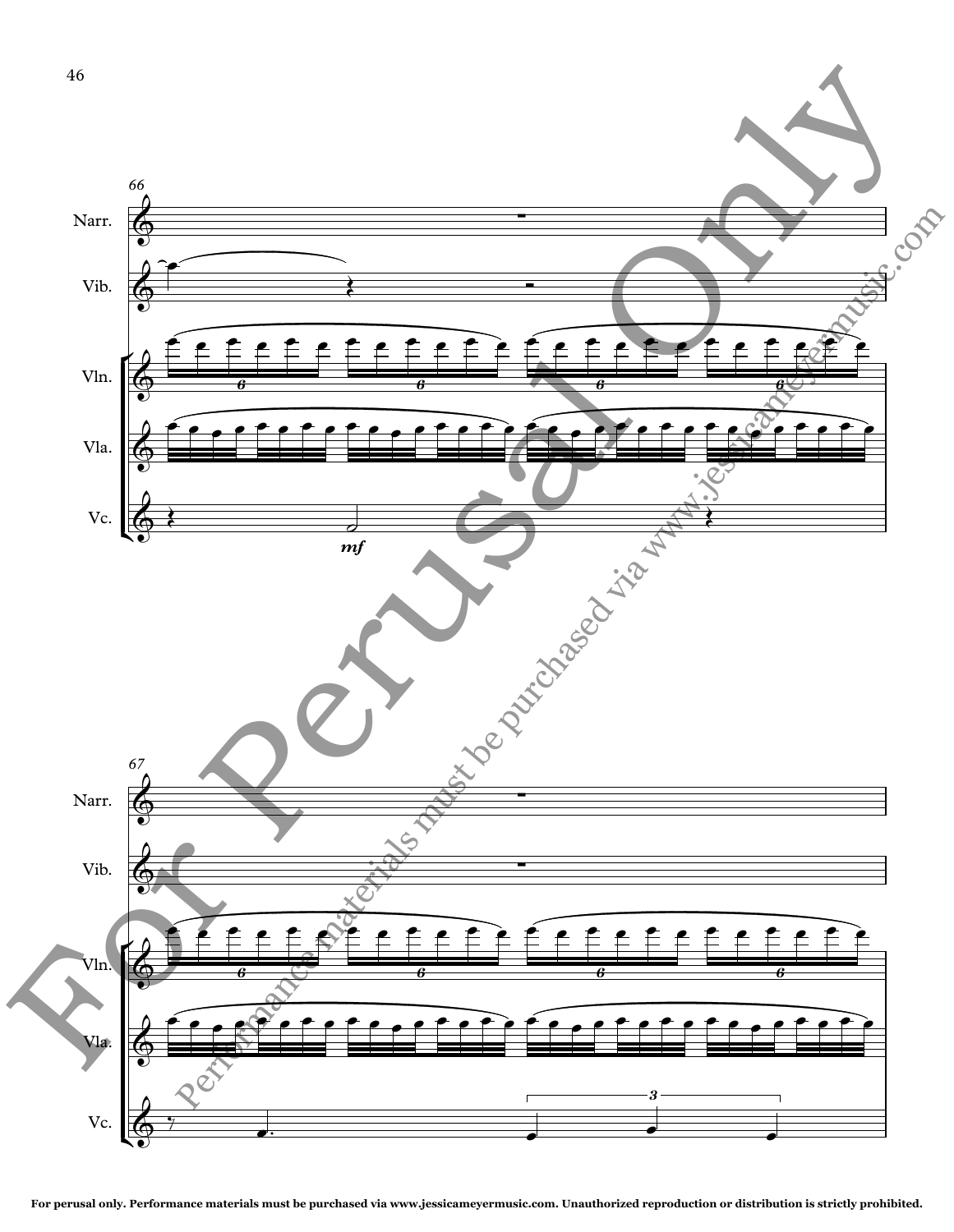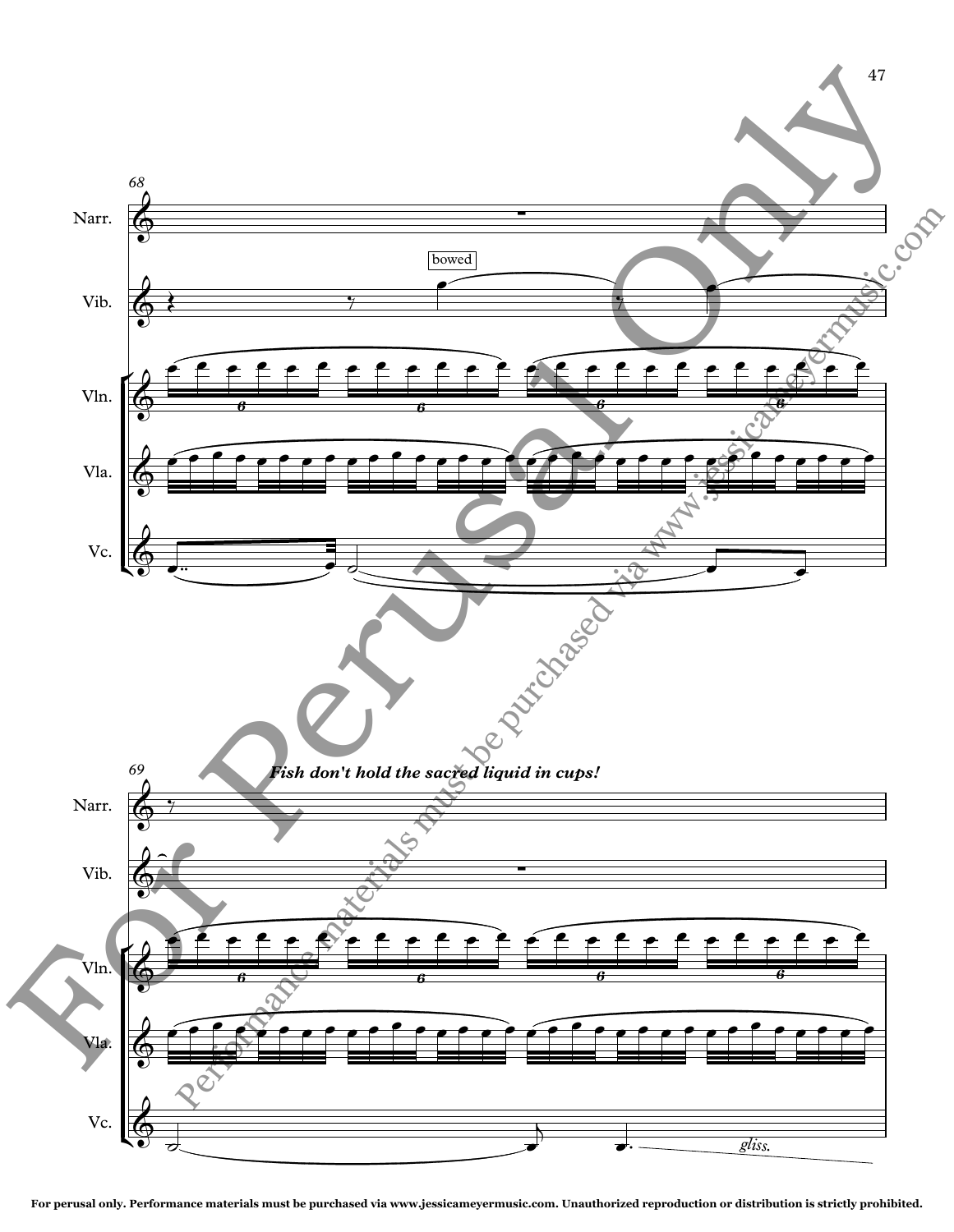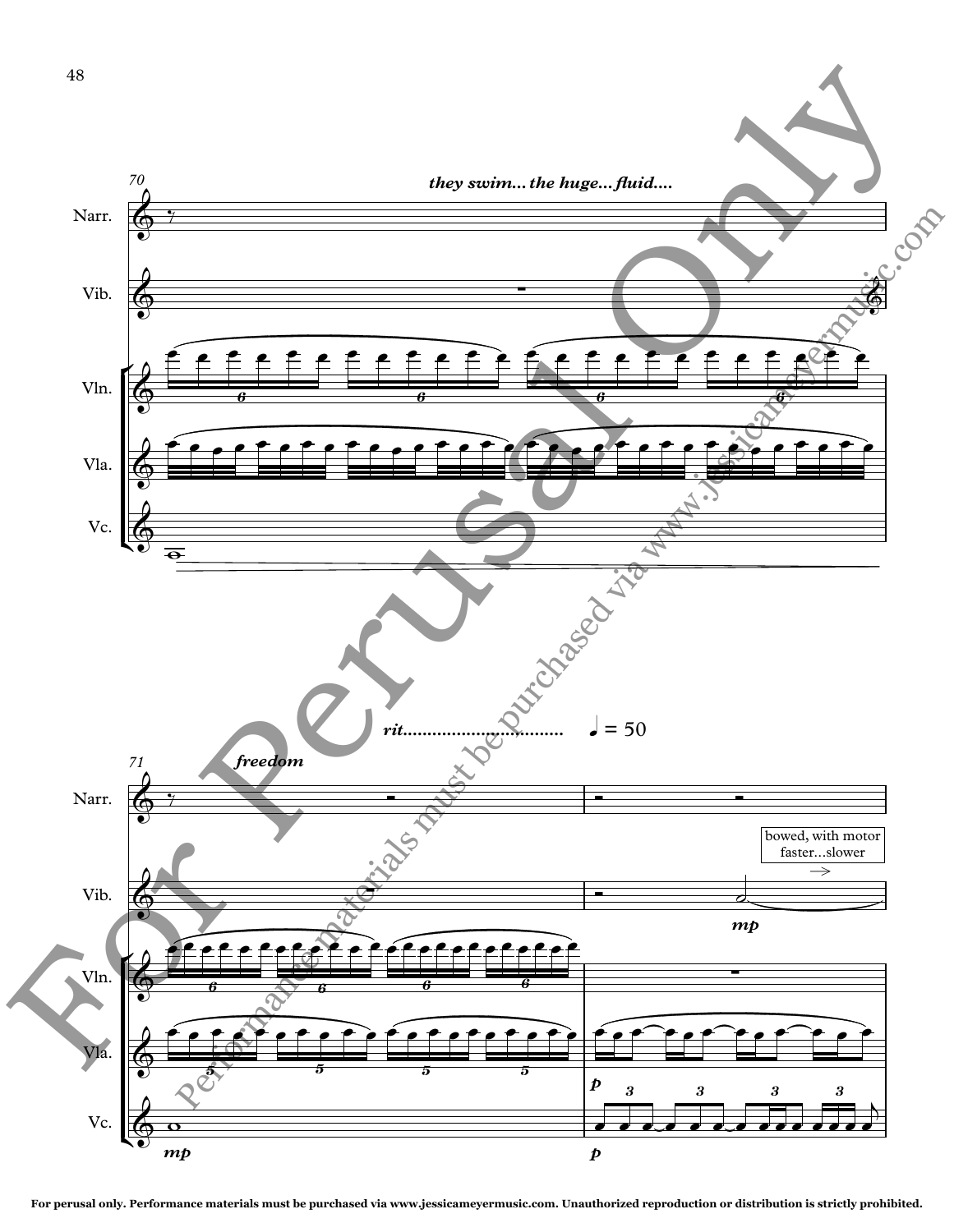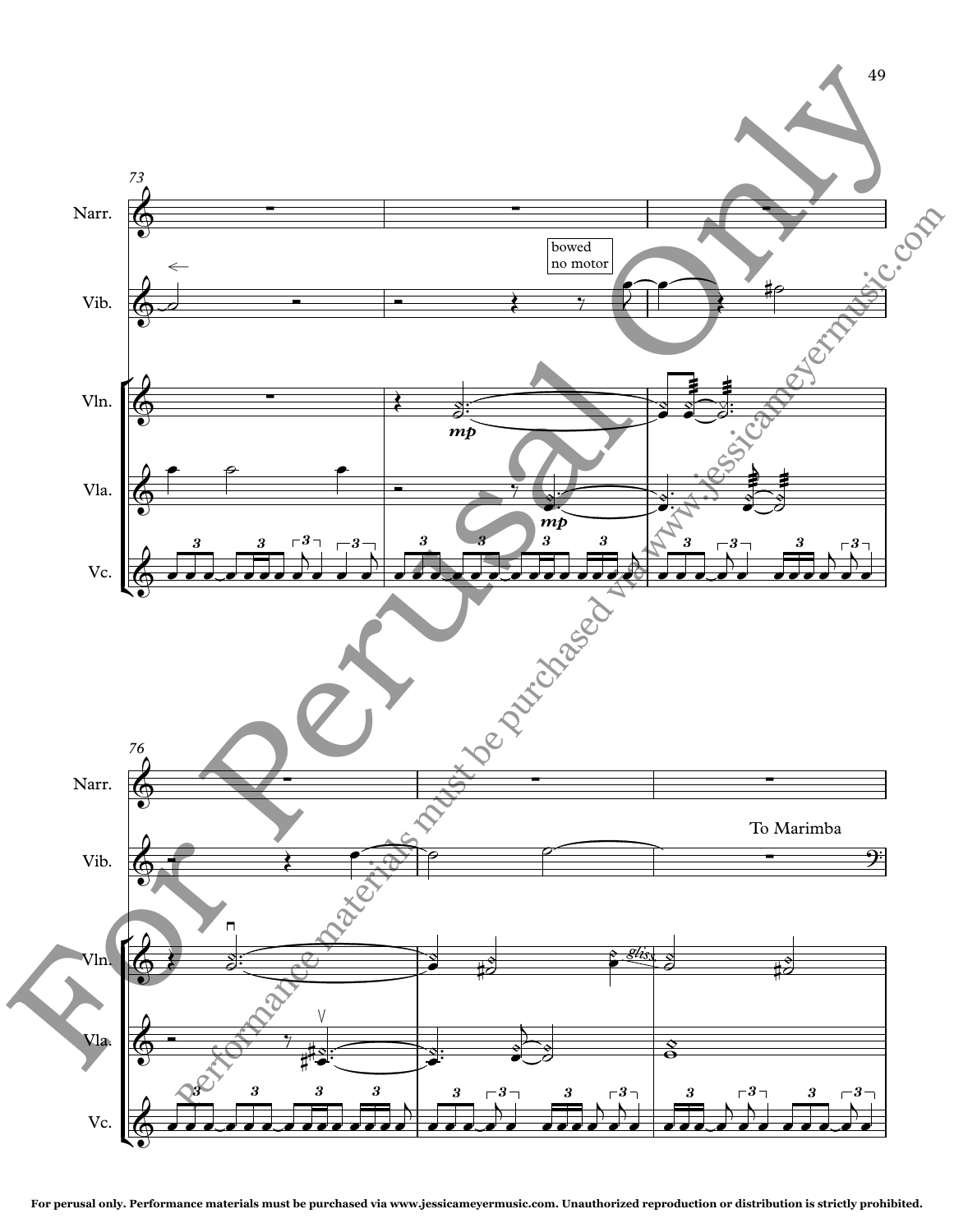